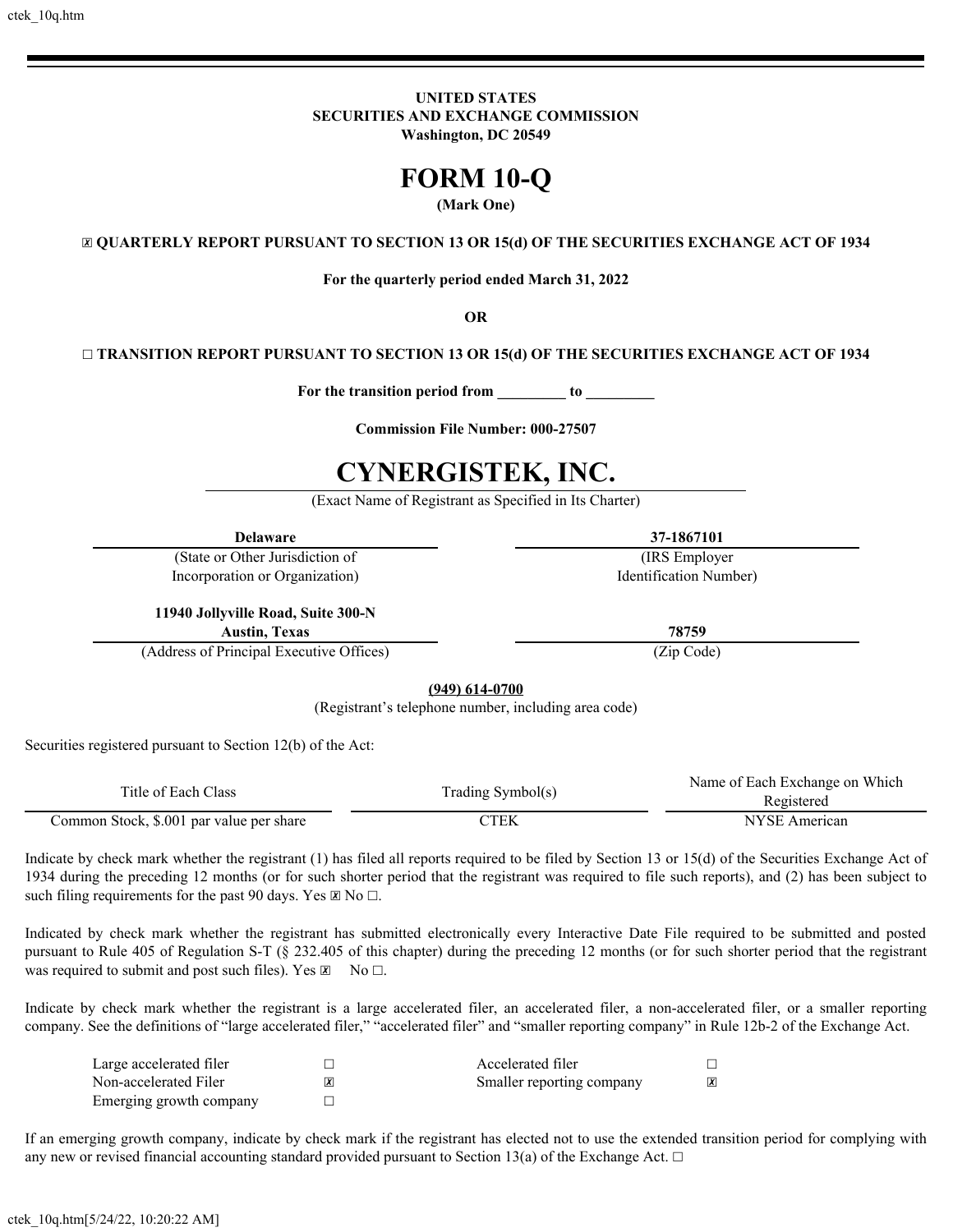Indicate by check mark whether the registrant is a shell company (as defined by Section 12b-2 of the Exchange Act). Yes  $\Box$  No  $\Box$ .

The number of shares of the issuer's common stock, \$0.001 par value, outstanding as of May 13, 2022, was 13,256,570.

# **CYNERGISTEK, INC. FORM 10-Q TABLE OF CONTENTS**

<span id="page-1-0"></span>

|             |                                                                                   | Page           |
|-------------|-----------------------------------------------------------------------------------|----------------|
|             | <b>PART I - FINANCIAL INFORMATION</b>                                             |                |
|             | <b>ITEM 1. FINANCIAL STATEMENTS.</b>                                              | $\overline{3}$ |
| ITEM 2.     | <b>MANAGEMENT'S DISCUSSION AND ANALYSIS OF FINANCIAL CONDITION AND RESULTS OF</b> |                |
|             | <b>OPERATIONS.</b>                                                                | 17             |
|             | ITEM 3. OUANTITATIVE AND OUALITATIVE DISCLOSURES ABOUT MARKET RISK.               | 24             |
| ITEM 4.     | <b>CONTROLS AND PROCEDURES.</b>                                                   | 24             |
|             | <b>PART II - OTHER INFORMATION</b>                                                | 25             |
| <b>ITEM</b> | <b>RISK FACTORS.</b>                                                              |                |
| <u>1A.</u>  |                                                                                   | 25             |
|             | ITEM 5. OTHER INFORMATION.                                                        |                |
|             | <b>ITEM 6. EXHIBITS.</b>                                                          | 26             |
|             |                                                                                   |                |

2

*[Table of Contents](#page-1-0)*

#### **PART I – FINANCIAL INFORMATION**

#### **ITEM 1. FINANCIAL STATEMENTS.**

# **CYNERGISTEK, INC. AND SUBSIDIARIES CONDENSED CONSOLIDATED BALANCE SHEETS**

|                                                             | March 31,<br>2022 |             |              | December 31,<br>2021 |
|-------------------------------------------------------------|-------------------|-------------|--------------|----------------------|
|                                                             |                   | (unaudited) |              |                      |
| <b>ASSETS</b>                                               |                   |             |              |                      |
| <b>Current assets:</b>                                      |                   |             |              |                      |
| Cash and cash equivalents                                   | S.                | 1,208,574   | <sup>S</sup> | 3,575,682            |
| Accounts receivable, net of allowance for doubtful accounts |                   | 1,683,654   |              | 2,007,136            |
| Unbilled services                                           |                   | 796,363     |              | 542,952              |
| Prepaid and other current assets                            |                   | 1,728,707   |              | 1,840,178            |
| Income taxes receivable                                     |                   | 1,470,248   |              | 1,484,851            |
| <b>Total current assets</b>                                 |                   | 6,887,546   |              | 9,450,799            |
|                                                             |                   |             |              |                      |
| Property and equipment, net                                 |                   | 218,077     |              | 243,791              |
| <b>Deposits</b>                                             |                   | 34,310      |              | 34,310               |
| Deferred income taxes                                       |                   | 6,351,130   |              | 6,060,129            |
| Intangible assets, net                                      |                   | 4,438,461   |              | 4,701,491            |
| Goodwill                                                    |                   | 8,394,483   |              | 8,394,483            |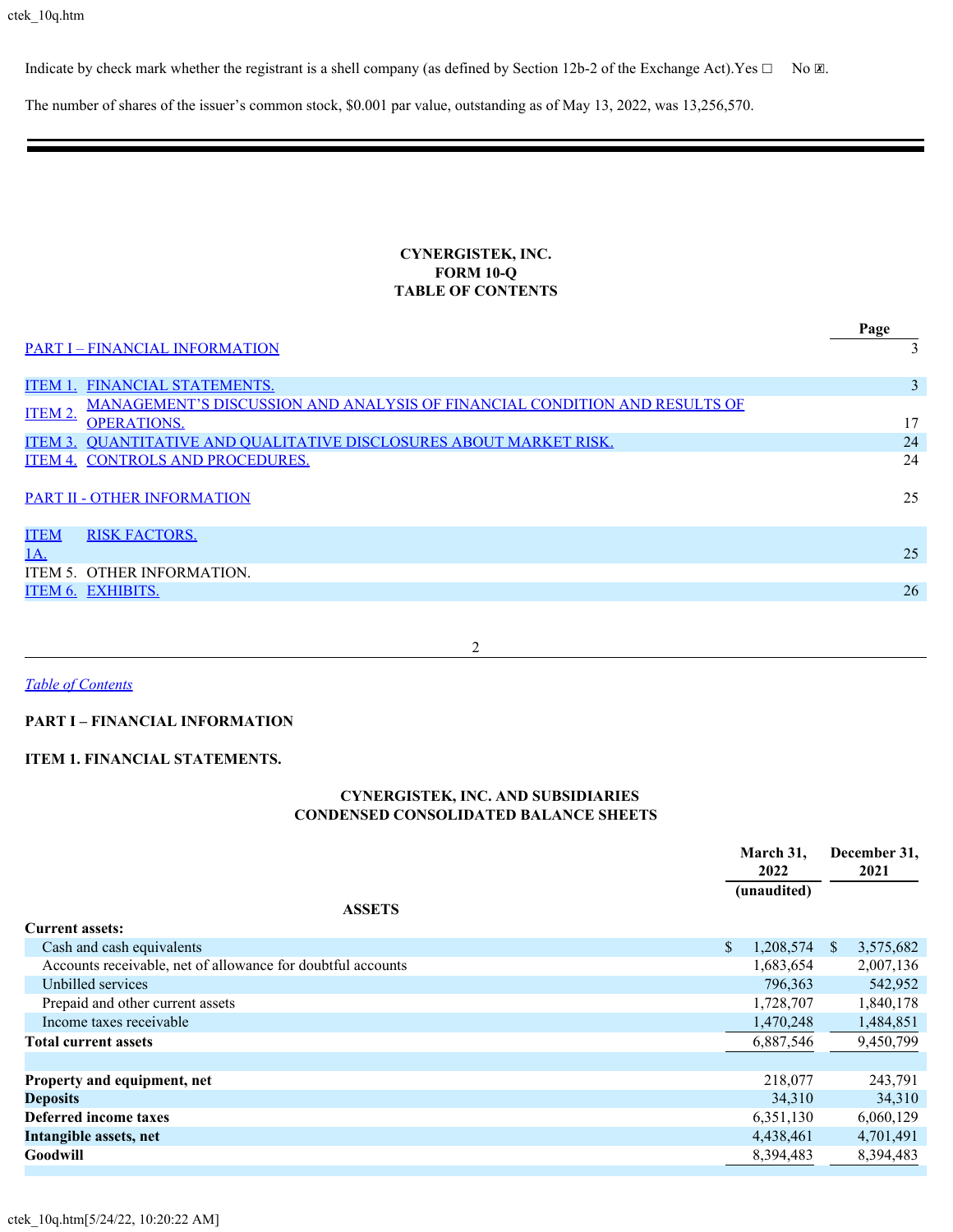# <span id="page-2-0"></span>**PART I – FINANCIAL INFORMATION**

#### <span id="page-2-1"></span>**ITEM 1. FINANCIAL STATEMENTS.**

# **CYNERGISTEK, INC. AND SUBSIDIARIES CONDENSED CONSOLIDATED BALANCE SHEETS**

|                                                                                                            |              | March 31,<br>2022 |               | December 31,<br>2021 |
|------------------------------------------------------------------------------------------------------------|--------------|-------------------|---------------|----------------------|
|                                                                                                            |              | (unaudited)       |               |                      |
| <b>ASSETS</b><br><b>Current assets:</b>                                                                    |              |                   |               |                      |
| Cash and cash equivalents                                                                                  | $\mathbb{S}$ | 1,208,574         | -S            | 3,575,682            |
| Accounts receivable, net of allowance for doubtful accounts                                                |              | 1,683,654         |               | 2,007,136            |
| Unbilled services                                                                                          |              | 796,363           |               | 542,952              |
| Prepaid and other current assets                                                                           |              | 1,728,707         |               | 1,840,178            |
| Income taxes receivable                                                                                    |              | 1,470,248         |               | 1,484,851            |
| <b>Total current assets</b>                                                                                |              | 6,887,546         |               | 9,450,799            |
|                                                                                                            |              |                   |               |                      |
| Property and equipment, net                                                                                |              | 218,077           |               | 243,791              |
| <b>Deposits</b>                                                                                            |              | 34,310            |               | 34,310               |
| <b>Deferred income taxes</b>                                                                               |              | 6,351,130         |               | 6,060,129            |
| Intangible assets, net                                                                                     |              | 4,438,461         |               | 4,701,491            |
| <b>Goodwill</b>                                                                                            |              | 8,394,483         |               | 8,394,483            |
| <b>Total assets</b>                                                                                        | $\mathbb{S}$ | 26,324,006        | $\mathbb{S}$  | 28,885,003           |
| <b>LIABILITIES AND STOCKHOLDERS' EQUITY</b>                                                                |              |                   |               |                      |
| <b>Current liabilities:</b>                                                                                |              |                   |               |                      |
| Accounts payable and accrued expenses                                                                      | $\mathbf S$  | 1,172,005         | $\mathcal{S}$ | 1,453,454            |
| Accrued compensation and benefits                                                                          |              | 372,773           |               | 1,189,472            |
| Deferred revenue                                                                                           |              | 1,086,631         |               | 1,663,719            |
| Earnout liability                                                                                          |              | 395,165           |               | 432,000              |
| Promissory note to related parties                                                                         |              |                   |               | 140,625              |
| Operating lease liability                                                                                  |              | 16,250            |               | 45,233               |
| <b>Total current liabilities</b>                                                                           |              | 3,042,824         |               | 4,924,503            |
| <b>Commitments and contingencies</b>                                                                       |              |                   |               |                      |
| <b>Stockholders' equity:</b>                                                                               |              |                   |               |                      |
| Common stock, par value at \$0.001, 33,333,333 shares authorized, 13,256,570 shares issued and outstanding |              |                   |               |                      |
| at March 31, 2022, and 13,248,024 shares issued and outstanding at December 31, 2021                       |              | 13,256            |               | 13,248               |
| Additional paid-in capital                                                                                 |              | 41,510,070        |               | 41,318,917           |
| Accumulated deficit                                                                                        |              | (18, 242, 144)    |               | (17, 371, 665)       |
| <b>Total stockholders' equity</b>                                                                          |              | 23,281,182        |               | 23,960,500           |
| Total liabilities and stockholders' equity                                                                 | $\mathbb{S}$ | 26,324,006        | $\mathbb{S}$  | 28,885,003           |
|                                                                                                            |              |                   |               |                      |

The accompanying notes are an integral part of these condensed consolidated financial statements.

*[Table of Contents](#page-1-0)*

# **CYNERGISTEK, INC. AND SUBSIDIARIES CONDENSED CONSOLIDATED STATEMENTS OF OPERATIONS (UNAUDITED)**

**Three Months Ended March 31,**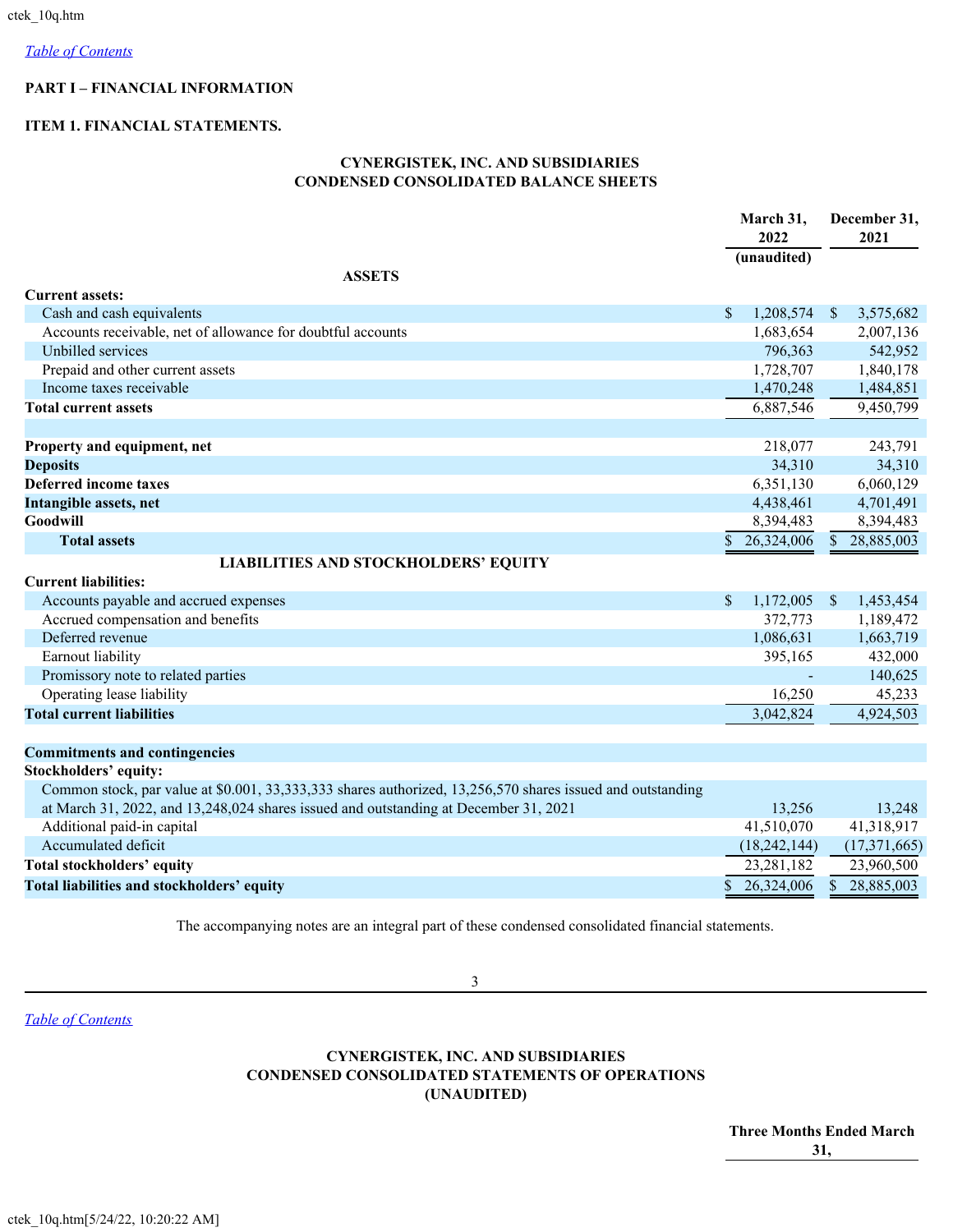# **CYNERGISTEK, INC. AND SUBSIDIARIES CONDENSED CONSOLIDATED STATEMENTS OF OPERATIONS (UNAUDITED)**

|                                                 |                            | <b>Three Months Ended March</b>        |
|-------------------------------------------------|----------------------------|----------------------------------------|
|                                                 |                            | 31,                                    |
|                                                 | 2022                       | 2021                                   |
| <b>Net revenues</b>                             | 4,660,568<br>$\mathcal{S}$ | 4,173,520<br>$\boldsymbol{\mathsf{S}}$ |
| <b>Cost of revenues</b>                         | 2,792,565                  | 2,090,834                              |
| Gross profit                                    | 1,868,003                  | 2,082,686                              |
| <b>Operating expenses:</b>                      |                            |                                        |
| Sales and marketing expenses                    | 1,177,332                  | 1,212,379                              |
| General and administrative expenses             | 1,524,079                  | 1,676,658                              |
| Depreciation                                    | 48,222                     | 47,696                                 |
| Amortization of acquisition-related intangibles | 263,030                    | 340,528                                |
| Total operating expenses                        | 3,012,663                  | 3,277,261                              |
| <b>Loss from operations</b>                     | (1, 144, 660)              | (1, 194, 575)                          |
| Other (expense) income:                         |                            |                                        |
| Interest expense                                | (1, 819)                   | (20,001)                               |
| Total other expense                             | (1, 819)                   | (20,001)                               |
| Loss before income tax benefit                  | (1,146,479)                | (1,214,576)                            |
| Income tax benefit                              | 276,000                    | 300,099                                |
| <b>Net loss</b>                                 | (870, 479)                 | (914, 477)                             |
| Net loss per share:                             |                            |                                        |
| <b>Basic</b>                                    | \$<br>(0.07)               | \$<br>(0.08)                           |
| Diluted                                         | \$<br>(0.07)               | $\mathbb{S}$<br>(0.08)                 |
| Number of weighted average shares outstanding:  |                            |                                        |
| <b>Basic</b>                                    | 13,250,464                 | 12,041,074                             |
| Diluted                                         | 13,250,464                 | 12,041,074                             |

The accompanying notes are an integral part of these condensed consolidated financial statements.

4

*[Table of Contents](#page-1-0)*

# **CYNERGISTEK, INC. AND SUBSIDIARIES CONDENSED CONSOLIDATED STATEMENTS OF STOCKHOLDERS' EQUITY THREE MONTHS ENDED MARCH 31, 2022 and 2021 (UNAUDITED)**

|                                                         |               |        | <b>Additional</b> |                          |              | <b>Total</b>  |
|---------------------------------------------------------|---------------|--------|-------------------|--------------------------|--------------|---------------|
|                                                         | Common Stock  |        | Paid-in           | Accumulated              |              | Stockholders' |
|                                                         | <b>Shares</b> | Amount | Capital           | <b>Deficit</b>           |              | Equity        |
| Balance at December 31, 2021                            | 13,248,024    | 13,248 | 41,318,917        | (17,371,665)             | <sup>S</sup> | 23,960,500    |
| Stock compensation expense for equity awards granted to |               |        |                   |                          |              |               |
| employees and directors                                 | -             |        | 191.161           | $\overline{\phantom{0}}$ |              | 191,161       |
| Restricted stock units exercised                        | 8.546         | 8      | (8)               | $\sim$                   |              |               |
| Net loss                                                |               |        |                   | (870, 479)               |              | (870, 479)    |
| Balance at March 31, 2022                               | 13,256,570    | 13,256 | 41.510.070        | \$(18,242,144)           |              | 23,281,182    |

**Additional Total**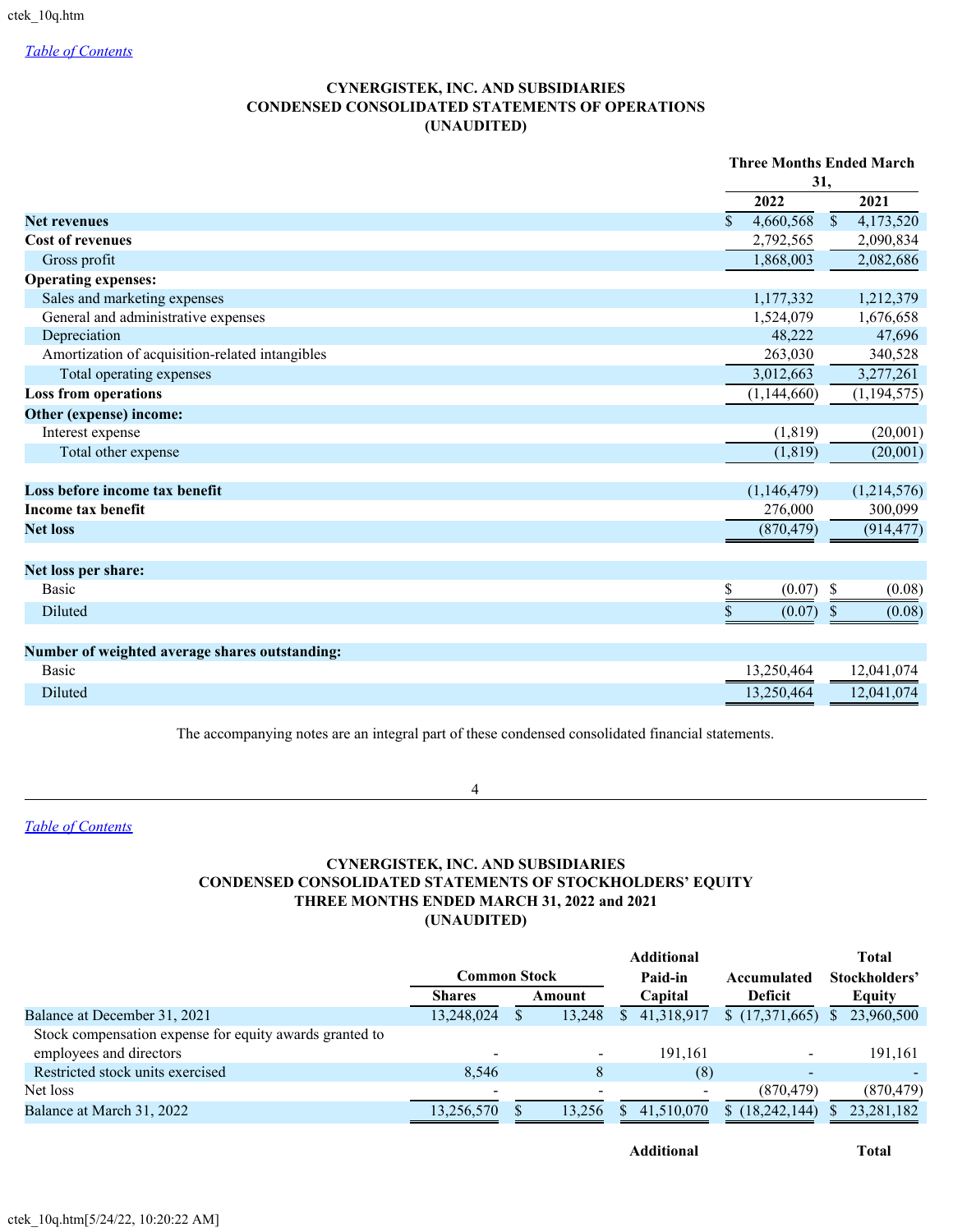# **CYNERGISTEK, INC. AND SUBSIDIARIES CONDENSED CONSOLIDATED STATEMENTS OF STOCKHOLDERS' EQUITY THREE MONTHS ENDED MARCH 31, 2022 and 2021 (UNAUDITED)**

|                                                         | <b>Common Stock</b> |        |    | <b>Additional</b><br>Paid-in | Accumulated              |     | <b>Total</b><br>Stockholders' |
|---------------------------------------------------------|---------------------|--------|----|------------------------------|--------------------------|-----|-------------------------------|
|                                                         | <b>Shares</b>       | Amount |    | Capital                      | <b>Deficit</b>           |     | Equity                        |
| Balance at December 31, 2021                            | 13,248,024          | 13,248 | S. | 41,318,917                   | \$(17,371,665)           | S.  | 23,960,500                    |
| Stock compensation expense for equity awards granted to |                     |        |    |                              |                          |     |                               |
| employees and directors                                 |                     |        |    | 191,161                      |                          |     | 191,161                       |
| Restricted stock units exercised                        | 8,546               | 8      |    | (8)                          | $\overline{\phantom{0}}$ |     |                               |
| Net loss                                                |                     |        |    |                              | (870, 479)               |     | (870, 479)                    |
| Balance at March 31, 2022                               | 13,256,570          | 13.256 |    | 41,510,070                   | \$(18, 242, 144)         | S.  | 23, 281, 182                  |
|                                                         | <b>Common Stock</b> |        |    | <b>Additional</b><br>Paid-in | <b>Retained</b>          |     | <b>Total</b><br>Stockholders' |
|                                                         | <b>Shares</b>       | Amount |    | Capital                      | Earnings                 |     | Equity                        |
| Balance at December 31, 2020                            | 12,024,967          | 12,024 |    | 38,564,520                   | \$(15, 125, 086)         | \$. | 23,451,458                    |

|                                                         |                          |                          |            | $\frac{1}{2}$ $\frac{1}{2}$ $\frac{1}{2}$ $\frac{1}{2}$ $\frac{1}{2}$ $\frac{1}{2}$ $\frac{1}{2}$ $\frac{1}{2}$ $\frac{1}{2}$ $\frac{1}{2}$ $\frac{1}{2}$ $\frac{1}{2}$ $\frac{1}{2}$ $\frac{1}{2}$ $\frac{1}{2}$ $\frac{1}{2}$ $\frac{1}{2}$ $\frac{1}{2}$ $\frac{1}{2}$ $\frac{1}{2}$ $\frac{1}{2}$ $\frac{1}{2}$ |           |
|---------------------------------------------------------|--------------------------|--------------------------|------------|---------------------------------------------------------------------------------------------------------------------------------------------------------------------------------------------------------------------------------------------------------------------------------------------------------------------|-----------|
| Stock compensation expense for equity awards granted to |                          |                          |            |                                                                                                                                                                                                                                                                                                                     |           |
| employees and directors                                 |                          | $\overline{\phantom{0}}$ | 228,437    | $\overline{\phantom{0}}$                                                                                                                                                                                                                                                                                            | 228.437   |
| Restricted stock units exercised                        | 95.731                   | 96                       | (96)       |                                                                                                                                                                                                                                                                                                                     |           |
| Net loss                                                | $\overline{\phantom{0}}$ |                          |            | (914.477)                                                                                                                                                                                                                                                                                                           | (914.477) |
| Balance at March 31, 2021                               | 12,120,698               | 12.120                   | 38,792,861 | $(16,039,563)$ \$ 22,765,418                                                                                                                                                                                                                                                                                        |           |

The accompanying notes are an integral part of these condensed consolidated financial statements.

5

*[Table of Contents](#page-1-0)*

# **CYNERGISTEK, INC. AND SUBSIDIARIES CONDENSED CONSOLIDATED STATEMENTS OF CASH FLOWS (UNAUDITED)**

|                                                                              |    | <b>Three Months Ended March</b><br>31, |             |            |  |
|------------------------------------------------------------------------------|----|----------------------------------------|-------------|------------|--|
|                                                                              |    | 2022                                   | 2021        |            |  |
| Cash flows from operating activities:                                        |    |                                        |             |            |  |
| Net loss                                                                     | \$ | $(870, 479)$ \$                        | (914, 477)  |            |  |
| Adjustments to reconcile net loss to net cash used for operating activities: |    |                                        |             |            |  |
| Depreciation                                                                 |    | 48,222                                 |             | 47,696     |  |
| Amortization of intangible assets                                            |    | 263,030                                | 340,528     |            |  |
| Change in net deferred tax assets                                            |    | (291,000)                              |             | (36,705)   |  |
| Stock compensation for equity awards granted to employees and directors      |    | 191,161                                | 228,437     |            |  |
| Other                                                                        |    |                                        |             | (15,500)   |  |
| Changes in operating assets and liabilities:                                 |    |                                        |             |            |  |
| Accounts receivable                                                          |    | 323,482                                | 113,278     |            |  |
| Unbilled services                                                            |    | (253, 411)                             |             | 9,226      |  |
| Prepaid and other current assets                                             |    | 111,471                                | 226,080     |            |  |
| Income taxes receivable                                                      |    | 14,603                                 |             | (271, 666) |  |
| Accounts payable and accrued expenses                                        |    | (281, 449)                             | (395,982)   |            |  |
| Accrued compensation and benefits                                            |    | (816,699)                              | (283, 306)  |            |  |
| Deferred revenue                                                             |    | (577,088)                              |             | (57,790)   |  |
| Earnout liability                                                            |    | (36, 835)                              |             |            |  |
| Net cash used for operating activities                                       |    | (2,174,992)                            | (1,010,181) |            |  |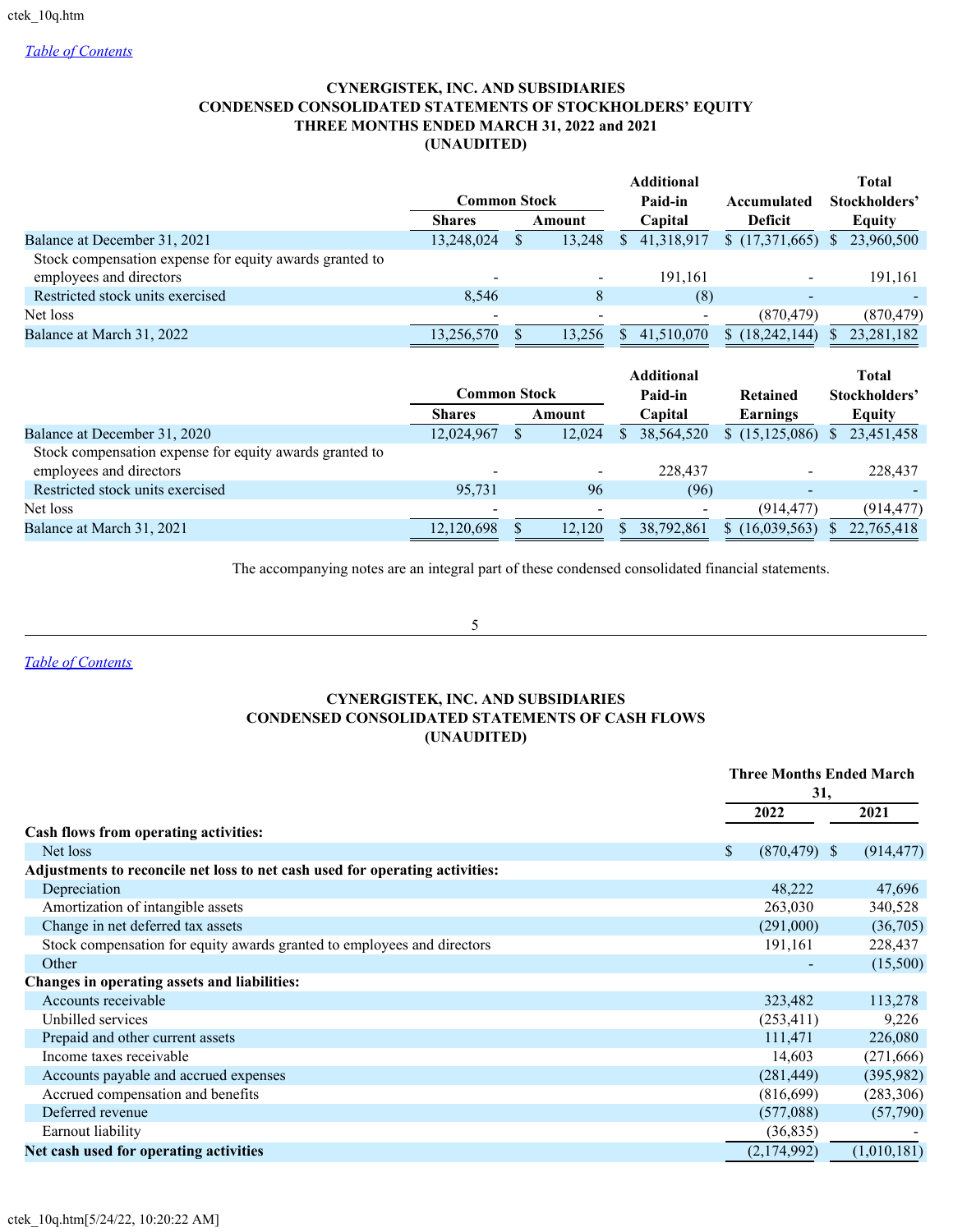# **CYNERGISTEK, INC. AND SUBSIDIARIES CONDENSED CONSOLIDATED STATEMENTS OF CASH FLOWS (UNAUDITED)**

|                                                                              | <b>Three Months Ended March</b><br>31,       |                |  |  |
|------------------------------------------------------------------------------|----------------------------------------------|----------------|--|--|
|                                                                              | 2022                                         | 2021           |  |  |
| Cash flows from operating activities:                                        |                                              |                |  |  |
| Net loss                                                                     | $\boldsymbol{\mathsf{S}}$<br>$(870, 479)$ \$ | (914, 477)     |  |  |
| Adjustments to reconcile net loss to net cash used for operating activities: |                                              |                |  |  |
| Depreciation                                                                 | 48,222                                       | 47,696         |  |  |
| Amortization of intangible assets                                            | 263,030                                      | 340,528        |  |  |
| Change in net deferred tax assets                                            | (291,000)                                    | (36,705)       |  |  |
| Stock compensation for equity awards granted to employees and directors      | 191,161                                      | 228,437        |  |  |
| Other                                                                        |                                              | (15,500)       |  |  |
| Changes in operating assets and liabilities:                                 |                                              |                |  |  |
| Accounts receivable                                                          | 323,482                                      | 113,278        |  |  |
| Unbilled services                                                            | (253, 411)                                   | 9,226          |  |  |
| Prepaid and other current assets                                             | 111,471                                      | 226,080        |  |  |
| Income taxes receivable                                                      | 14,603                                       | (271, 666)     |  |  |
| Accounts payable and accrued expenses                                        | (281, 449)                                   | (395,982)      |  |  |
| Accrued compensation and benefits                                            | (816, 699)                                   | (283, 306)     |  |  |
| Deferred revenue                                                             | (577,088)                                    | (57,790)       |  |  |
| Earnout liability                                                            | (36, 835)                                    |                |  |  |
| Net cash used for operating activities                                       | (2, 174, 992)                                | (1,010,181)    |  |  |
| Cash flows from investing activities:                                        |                                              |                |  |  |
| Purchases of property and equipment                                          | (51, 491)                                    | (19,708)       |  |  |
| Net cash used for investing activities                                       | (51, 491)                                    | (19,708)       |  |  |
| <b>Cash flows from financing activities:</b>                                 |                                              |                |  |  |
| Payments on promissory note to related parties                               | (140,625)                                    | (140, 625)     |  |  |
| Net cash used for financing activities                                       | (140, 625)                                   | (140, 625)     |  |  |
| Net change in cash and cash equivalents                                      | (2,367,108)                                  | (1,170,514)    |  |  |
| Cash and cash equivalents, beginning of period                               | 3,575,682                                    | 5,613,654      |  |  |
| Cash and cash equivalents, end of period                                     | \$<br>1,208,574                              | 4,443,140<br>S |  |  |

The accompanying notes are an integral part of these condensed consolidated financial statements.

6

*[Table of Contents](#page-1-0)*

# **CYNERGISTEK, INC. AND SUBSIDIARIES CONDENSED CONSOLIDATED STATEMENTS OF CASH FLOWS (CONTINUED) (UNAUDITED)**

|                                                   |      | 31     |      | <b>Three Months Ended March</b> |
|---------------------------------------------------|------|--------|------|---------------------------------|
|                                                   | 2022 |        | 2021 |                                 |
| Supplemental disclosure of cash flow information: |      |        |      |                                 |
| Interest paid                                     |      | 1.818. |      | 12.914                          |
| Income taxes refunded                             |      | (3)    |      |                                 |

The accompanying notes are an integral part of these condensed consolidated financial statements.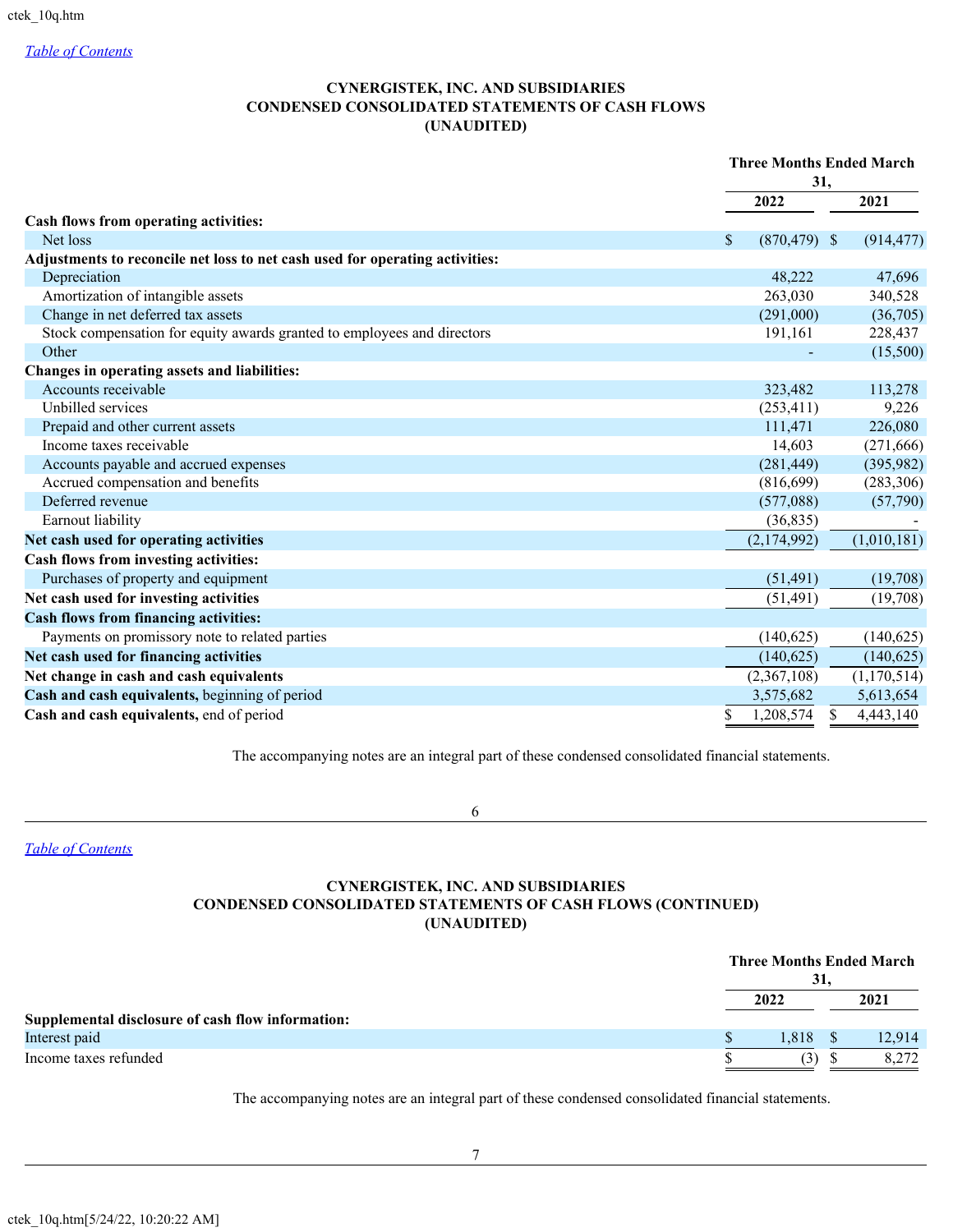# **CYNERGISTEK, INC. AND SUBSIDIARIES CONDENSED CONSOLIDATED STATEMENTS OF CASH FLOWS (CONTINUED) (UNAUDITED)**

|                                                   | 31.  | <b>Three Months Ended March</b> |
|---------------------------------------------------|------|---------------------------------|
|                                                   | 2022 | 2021                            |
| Supplemental disclosure of cash flow information: |      |                                 |
| Interest paid                                     | .818 | 12.914                          |
| Income taxes refunded                             | (3)  | 8.272                           |

The accompanying notes are an integral part of these condensed consolidated financial statements.

7

*[Table of Contents](#page-1-0)*

# **NOTES TO CONDENSED CONSOLIDATED FINANCIAL STATEMENTS THREE MONTHS ENDED MARCH 31, 2022 AND 2021 (UNAUDITED)**

# **1. BASIS OF PRESENTATION**

The accompanying unaudited condensed consolidated financial statements of CynergisTek, Inc. and its subsidiaries (the "Company," "we," "us," or "CynergisTek") have been prepared in accordance with generally accepted accounting principles of the United States of America ("GAAP") for interim financial statements pursuant to the rules and regulations of the Securities and Exchange Commission (the "Commission" or the "SEC"). Accordingly, these financial statements do not include all of the information and notes required by GAAP for complete financial statements. These unaudited condensed consolidated financial statements should be read in conjunction with the audited consolidated financial statements and notes thereto included in our Annual Report on Form 10-K for the fiscal year ended December 31, 2021, as filed with the SEC on March 28, 2022.

The unaudited condensed consolidated financial statements included herein reflect all adjustments (which include only normal, recurring adjustments) that are, in the opinion of management, necessary to state fairly our financial position and results of operations as of and for the periods presented. The results for such periods are not necessarily indicative of the results to be expected for the full year.

The preparation of financial statements in conformity with GAAP requires management to make estimates and assumptions that affect the reported amounts of assets and liabilities, the disclosure of contingent assets and liabilities at the date of the financial statements and the reported amounts of revenues and expenses during the reporting period. As a result, actual results could differ from those estimates.

The accompanying unaudited condensed consolidated financial statements include the accounts of CynergisTek and its wholly owned subsidiaries. All intercompany balances and transactions have been eliminated.

Based on our integration strategies, and an analysis of how our Chief Operating Decision Makers review, manage and are compensated, we have determined that the Company operates as one segment. For the periods presented, all revenues were derived from domestic operations.

We have performed an evaluation of subsequent events through the date of filing these unaudited condensed consolidated financial statements with the SEC.

# **Liquidity and Capital Resources**

As of March 31, 2022, our cash balance was \$1.2 million, current assets minus current liabilities was positive \$3.8 million and we have no longterm liabilities. In April of 2022 we received our \$1.4 million tax refund. The level of additional cash needed to fund operations and our ability to conduct business for the next twelve months will be influenced primarily by the following factors:

- The pace at which we choose to invest resources in growing our business, both organically and through acquisition or other transactions;
- · Our ability to manage our operating expenses and maintain gross margins while attracting, recruiting and retaining cybersecurity privacy professionals;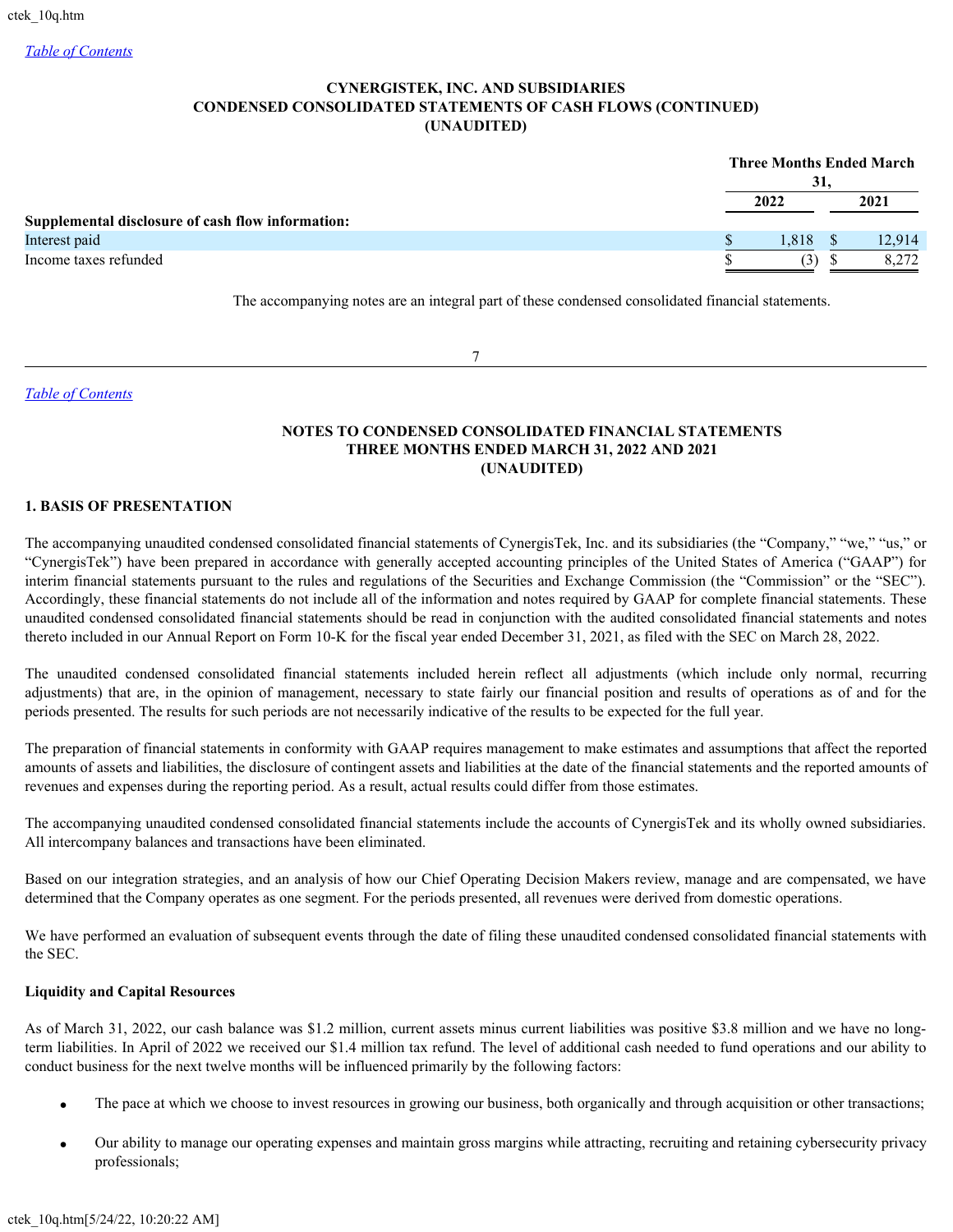# **NOTES TO CONDENSED CONSOLIDATED FINANCIAL STATEMENTS THREE MONTHS ENDED MARCH 31, 2022 AND 2021 (UNAUDITED)**

# **1. BASIS OF PRESENTATION**

The accompanying unaudited condensed consolidated financial statements of CynergisTek, Inc. and its subsidiaries (the "Company," "we," "us," or "CynergisTek") have been prepared in accordance with generally accepted accounting principles of the United States of America ("GAAP") for interim financial statements pursuant to the rules and regulations of the Securities and Exchange Commission (the "Commission" or the "SEC"). Accordingly, these financial statements do not include all of the information and notes required by GAAP for complete financial statements. These unaudited condensed consolidated financial statements should be read in conjunction with the audited consolidated financial statements and notes thereto included in our Annual Report on Form 10-K for the fiscal year ended December 31, 2021, as filed with the SEC on March 28, 2022.

The unaudited condensed consolidated financial statements included herein reflect all adjustments (which include only normal, recurring adjustments) that are, in the opinion of management, necessary to state fairly our financial position and results of operations as of and for the periods presented. The results for such periods are not necessarily indicative of the results to be expected for the full year.

The preparation of financial statements in conformity with GAAP requires management to make estimates and assumptions that affect the reported amounts of assets and liabilities, the disclosure of contingent assets and liabilities at the date of the financial statements and the reported amounts of revenues and expenses during the reporting period. As a result, actual results could differ from those estimates.

The accompanying unaudited condensed consolidated financial statements include the accounts of CynergisTek and its wholly owned subsidiaries. All intercompany balances and transactions have been eliminated.

Based on our integration strategies, and an analysis of how our Chief Operating Decision Makers review, manage and are compensated, we have determined that the Company operates as one segment. For the periods presented, all revenues were derived from domestic operations.

We have performed an evaluation of subsequent events through the date of filing these unaudited condensed consolidated financial statements with the SEC.

# **Liquidity and Capital Resources**

As of March 31, 2022, our cash balance was \$1.2 million, current assets minus current liabilities was positive \$3.8 million and we have no longterm liabilities. In April of 2022 we received our \$1.4 million tax refund. The level of additional cash needed to fund operations and our ability to conduct business for the next twelve months will be influenced primarily by the following factors:

- The pace at which we choose to invest resources in growing our business, both organically and through acquisition or other transactions;
- · Our ability to manage our operating expenses and maintain gross margins while attracting, recruiting and retaining cybersecurity privacy professionals;
- · Demand for our services from healthcare providers; the near-term impact of the lingering economic effects of the COVID-19 pandemic on our customers' allocation of time and resources to security and privacy, and their ability to pay for existing services as well as enter into new contractual arrangements during a period of crisis; and
- General economic conditions and changes in healthcare reimbursement and regulatory environment, including effects of the COVID-19 pandemic.

# *[Table of Contents](#page-1-0)*

We have historically funded our operating costs, acquisition activities, working capital requirements and capital expenditures with cash from operations, proceeds from the issuances of our common stock and other financing arrangements. As of the date of this Report on Form 10-Q, we are generating negative cash from operations and our overall revenue and business levels have been impacted by the COVID-19 pandemic over the past twenty-four months. Our customer base is heavily concentrated in the healthcare provider space. The healthcare industry has experienced financial and operational disruption due to the pandemic. Sales cycles are longer, cybersecurity projects have been delayed and budgets have been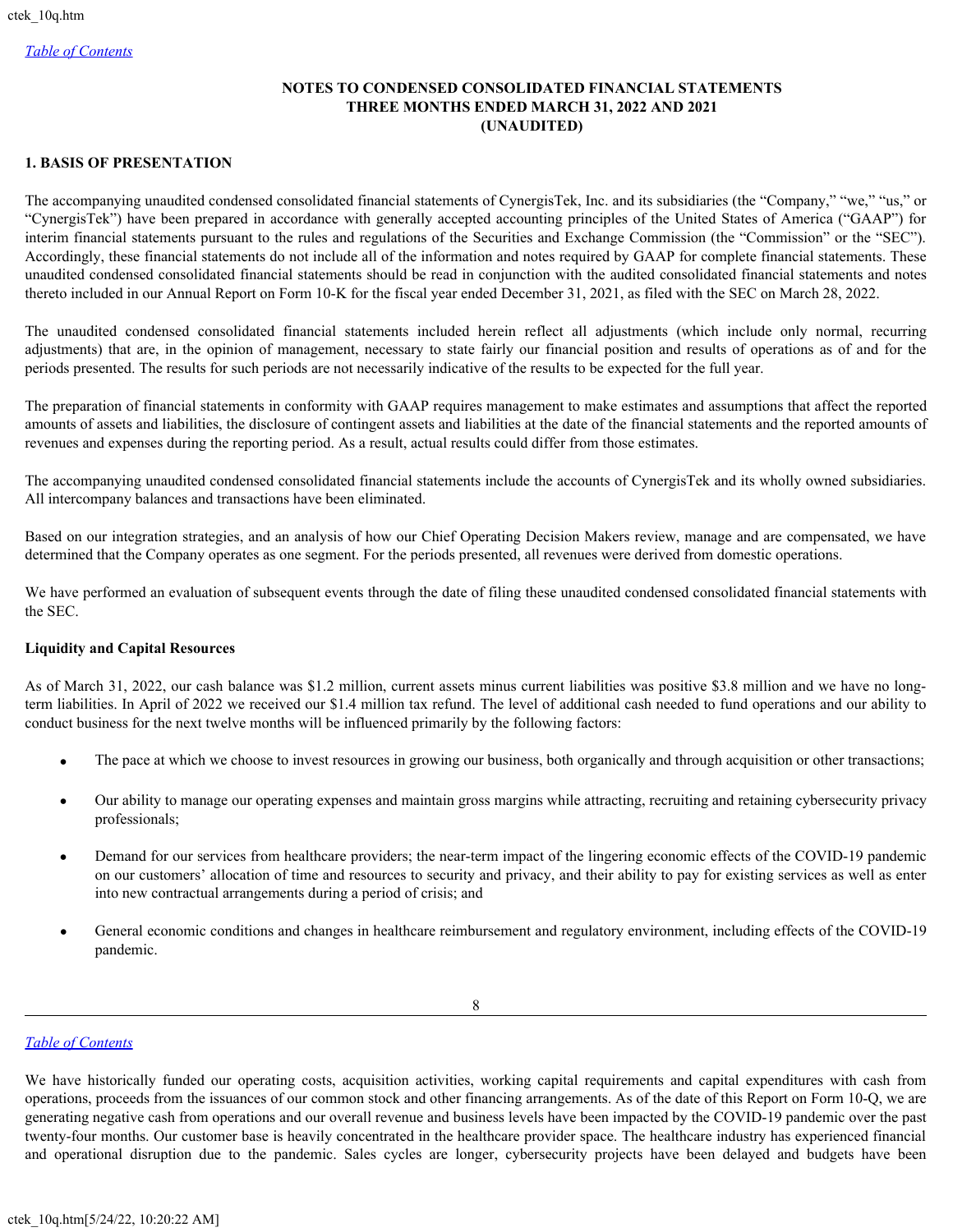We have historically funded our operating costs, acquisition activities, working capital requirements and capital expenditures with cash from operations, proceeds from the issuances of our common stock and other financing arrangements. As of the date of this Report on Form 10-Q, we are generating negative cash from operations and our overall revenue and business levels have been impacted by the COVID-19 pandemic over the past twenty-four months. Our customer base is heavily concentrated in the healthcare provider space. The healthcare industry has experienced financial and operational disruption due to the pandemic. Sales cycles are longer, cybersecurity projects have been delayed and budgets have been constrained as healthcare providers focus on patient care and navigating the pandemic. If the pandemic continues or there are resurgences in 2022 that impact our customers' operations and resources available for cybersecurity and privacy projects, our cash flows, financial position and operating results for fiscal year 2022 and beyond could be negatively impacted.

During 2020 and 2021, we took actions to reduce expenses, conserve cash, and raise additional capital. During 2021, we raised \$1.4 million in additional capital through an "at-the-market" or ATM offering. In addition, we received a \$2.8 million PPP Loan (as described in Note 8 to the condensed consolidated financial statements below) which was fully forgiven in August 2021. We also received approximately \$0.7 million per quarter in employee retention tax credits in the first three quarters of 2021 and a \$1.4 million tax refund in April 2022. With the proceeds from the tax refund, PPP Loan and the employee retention tax credits, we were able to minimize staff reductions in the areas of Sales and Delivery, our primary customer facing roles, to lessen the impact to our customers during this time of heightened security risks for the healthcare industry. If necessary, we could further reduce personnel and other variable and semi-variable costs to conserve cash and operate as a going concern. However, those actions if required, could negatively impact our ability to grow the business as well as the overall long-term outlook of the business.

We believe that our existing sources of liquidity, including cash and cash equivalents, the ability to raise equity under our effective Registration Statement on Form S-3 as well as our ability to manage the business to decrease expenses if necessary, will be sufficient to meet our projected capital needs for at least the next twelve months. As we execute our plans over the next twelve months, we intend to carefully monitor the impact of growth initiatives on our operating expenses, working capital needs and cash balances relative to the availability of cost-effective debt and equity financing. In the event that capital is not available, we may then have to scale back operations, reduce expenses, and/or curtail future plans to manage our liquidity and capital resources. However, we cannot provide assurance that we will be able to raise additional capital. The lingering impact of the COVID-19 pandemic and ongoing geopolitical tensions and related economic sanctions create uncertainty and volatility in the financial markets which may impact our operations and our ability to access capital and/or the terms under which we can do so.

The accompanying condensed consolidated financial statements do not include any adjustments relating to the recoverability and classification of recorded asset amounts and classification of liabilities that might be necessary should the Company be unable to continue as a going concern.

# **2**. **RECENTLY ISSUED ACCOUNTING PRONOUNCEMENTS**

#### **Recently Issued Accounting Pronouncements Not Yet Adopted**

In June 2016, the Financial Accounting Standards Board ("FASB") issued an amendment to the guidance on the measurement of credit losses on financial instruments. The amendment updates the guidance for measuring and recording credit losses on financial assets measured and amortized cost by replacing the "incurred loss" model with an "expected loss" model. Accordingly, these financial assets will be presented at the net amount expected to be collected. The amendment also requires that credit losses related to available-for-sale debt securities be recorded as an allowance through net income rather than reducing the carrying amount under the current, other-than-temporary-impairment model. The guidance is effective for smaller reporting companies for fiscal years beginning after December 15, 2022, including interim periods within those fiscal years. Early adoption is permitted for annual periods after December 15, 2018. Management does not expect the impact from this guidance will have a material impact on our consolidated financial statements.

9

#### *[Table of Contents](#page-1-0)*

# **3. DEFERRED COMMISSIONS**

Our incremental costs of obtaining a contract, which consist of sales commissions, are deferred and amortized over the period of contract performance. Deferred commissions are included in prepaid and other current assets in our consolidated balance sheets. We had \$632,000 and \$760,000 of unamortized deferred commissions as of March 31, 2022 and December 31, 2021, respectively. We had \$241,000 and \$183,000 of commissions expense for the three months ended March 31, 2022 and 2021, respectively.

# **4. PROPERTY AND EQUIPMENT**

A summary of property and equipment follows: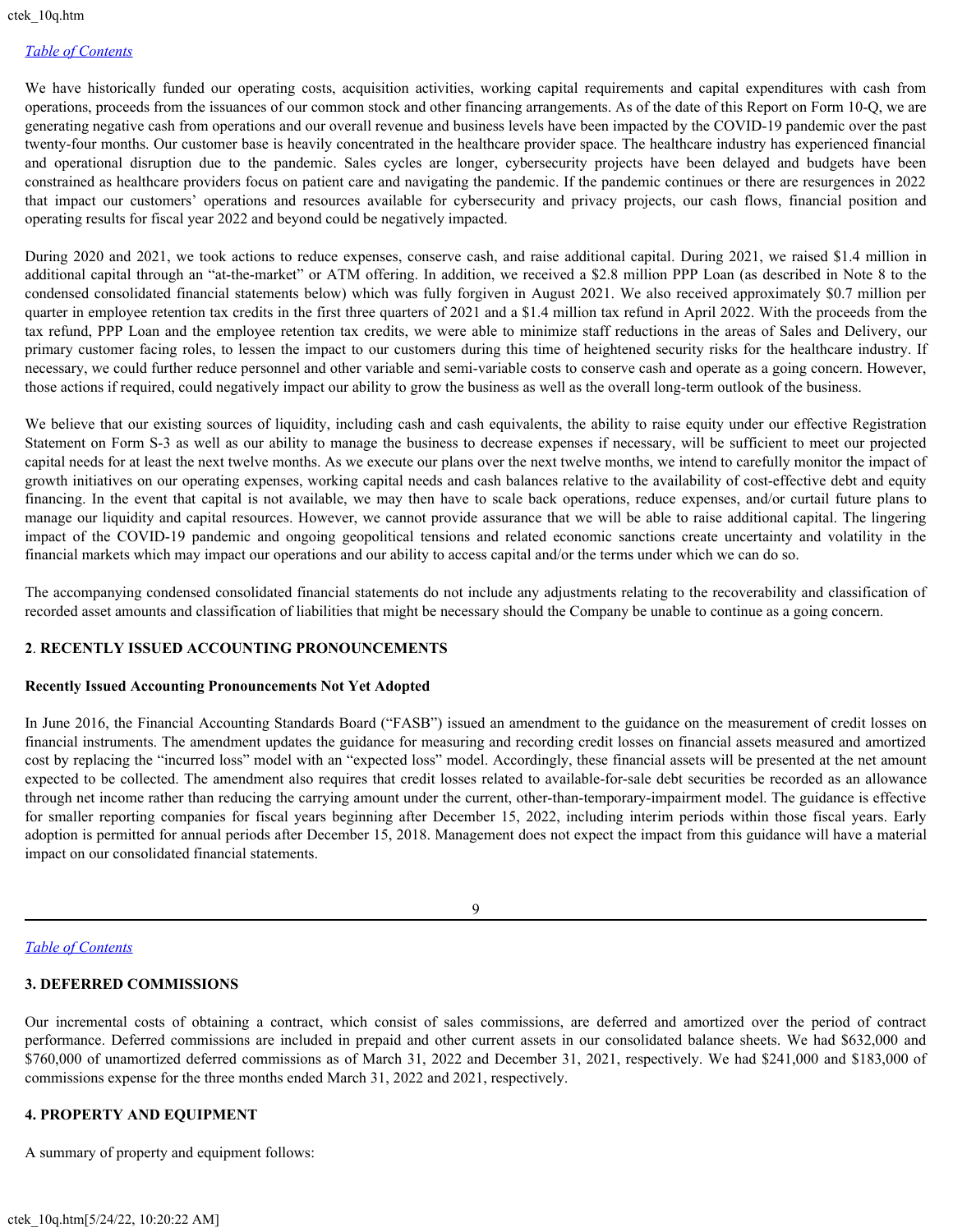# **3. DEFERRED COMMISSIONS**

Our incremental costs of obtaining a contract, which consist of sales commissions, are deferred and amortized over the period of contract performance. Deferred commissions are included in prepaid and other current assets in our consolidated balance sheets. We had \$632,000 and \$760,000 of unamortized deferred commissions as of March 31, 2022 and December 31, 2021, respectively. We had \$241,000 and \$183,000 of commissions expense for the three months ended March 31, 2022 and 2021, respectively.

# **4. PROPERTY AND EQUIPMENT**

A summary of property and equipment follows:

|                                                |    | March 31,<br>2022 | December 31,<br>2021 |
|------------------------------------------------|----|-------------------|----------------------|
| Furniture and fixtures                         | ۰D | 235,245           | 235,245              |
| Computers and office equipment                 |    | 955,347           | 903,856              |
| Right of use assets                            |    | 214,446           | 214,446              |
| Property and equipment at cost                 |    | 1,405,038         | 1,353,547            |
| Less accumulated depreciation and amortization |    | (1,186,961)       | (1,109,756)          |
|                                                |    | 218,077           | 243,791              |

#### **5. LEASES**

We previously leased approximately 9,600 square feet of office space in Austin, Texas. In March 2020, we amended this lease reducing the office space to 5,000 square feet and extended the lease term to May 31, 2022. We extended the lease term to May 31, 2023. We leased approximately 3,700 square feet of office space in Minneapolis, Minnesota. This lease term expired on January 31, 2022 and we no longer use this office space since the employees who worked from this location are now working remote. We leased approximately 18,000 square feet of office space in Mission Viejo, California. This lease expired in April 2021. During the first quarter of 2019, we subleased this space to two subtenants. The terms of these subleases ended concurrently with the end of our lease obligation in April 2021.

We used a discount rate of 5.5% in determining our operating lease liabilities, which represented our incremental borrowing rate. Short-term leases with initial terms of twelve months or less are not capitalized.

We determine if a contract is or contains a lease at inception or modification of a contract. A contract is or contains a lease if the contract conveys the right to control the use of an identified asset for a period in exchange for consideration. Control over the use of the identified asset means the lessee has both (a) the right to obtain substantially all of the economic benefits from the use of the asset and (b) the right to direct the use of the asset.

Right-of-use assets and liabilities are recognized based on the present value of future minimum lease payments over the expected lease term at commencement date. Certain lease agreements contain extension options; however, we have not included such options as part of right-of-use assets and lease liabilities because we originally did not expect to extend the leases. We measure and record a right-of-use asset and lease liability based on the discount rate implicit in the lease, if known. In cases where the discount rate implicit in the lease is not known, we measure the right-of-use assets and lease liabilities using a discount rate equal to our estimated incremental borrowing rate for loans with similar collateral and duration.

10

# *[Table of Contents](#page-1-0)*

For all asset classes, we elected to (i) not recognize a right-of-use asset and lease liability for leases with a term of 12 months or less and (ii) not separate non-lease components from lease components, and we have accounted for combined lease and non-lease components as a single lease component.

Operating lease expense was comprised of the following:

|                      | <b>Three Months Ended March</b><br>31, |            |
|----------------------|----------------------------------------|------------|
|                      | 2022                                   | 2021       |
| Operating lease cost | 40,147                                 | 183,795    |
| Sublet income        |                                        | (128, 537) |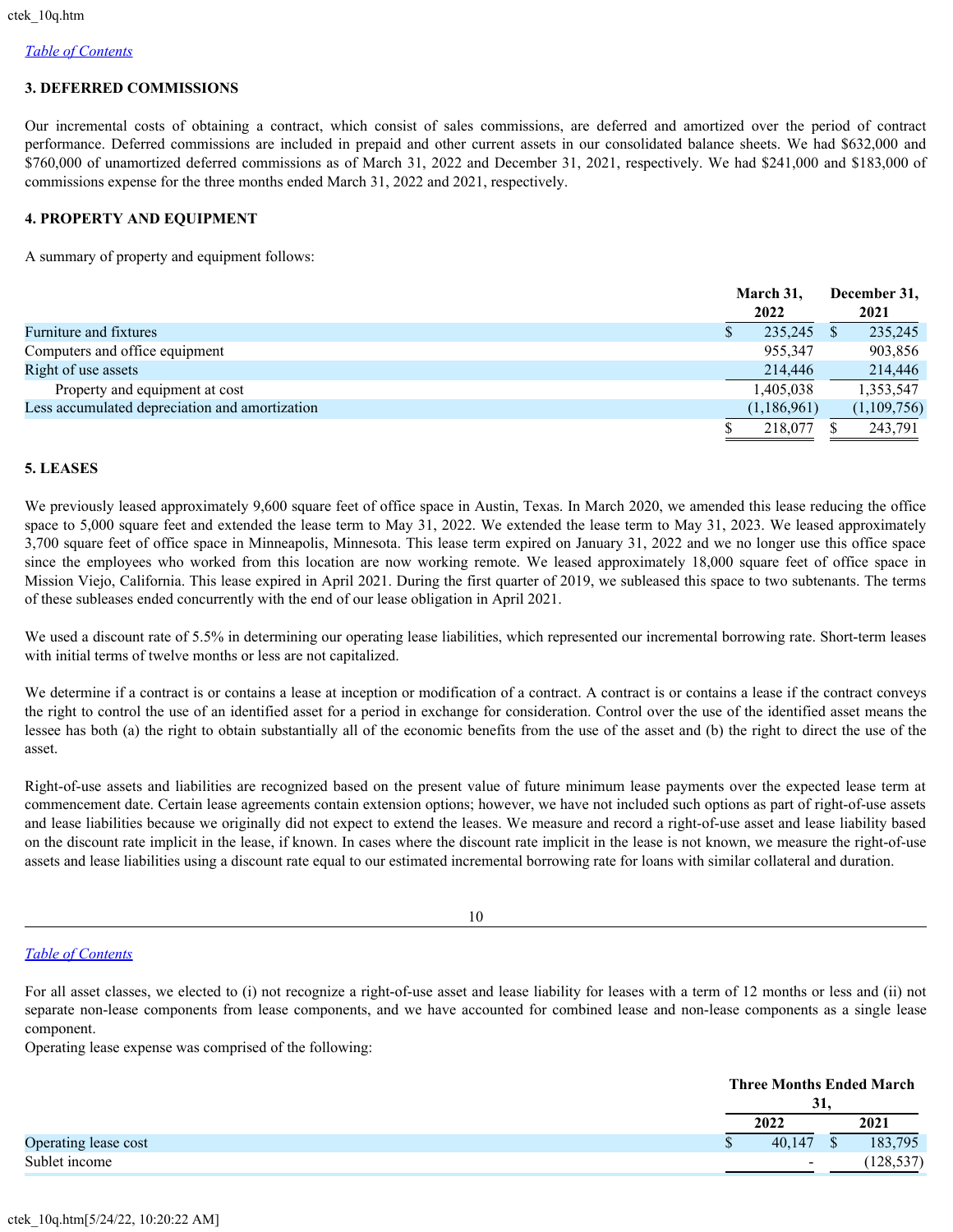For all asset classes, we elected to (i) not recognize a right-of-use asset and lease liability for leases with a term of 12 months or less and (ii) not separate non-lease components from lease components, and we have accounted for combined lease and non-lease components as a single lease component.

Operating lease expense was comprised of the following:

|                          | 31,                      | <b>Three Months Ended March</b> |
|--------------------------|--------------------------|---------------------------------|
|                          | 2022                     | 2021                            |
| Operating lease cost     | 40.147                   | 183,795                         |
| Sublet income            | $\overline{\phantom{a}}$ | (128, 537)                      |
| Net operating lease cost | 40.147                   | 55,258                          |

Maturities of lease liabilities are as follows:

|                                 | <b>Operating</b><br><b>Leases</b> |
|---------------------------------|-----------------------------------|
| 2022 (remaining fiscal year)    | 16,676                            |
| Less imputed interest           | (426)                             |
| Total current lease liabilities | 16,250                            |

# **6. INTANGIBLE ASSETS**

Intangible assets are amortized over expected useful lives ranging from 1.5 to 10 years and consist of the following:

|                        | <b>March 31, 2022</b> |                |                 | <b>December 31, 2021</b> |              |                 |  |  |
|------------------------|-----------------------|----------------|-----------------|--------------------------|--------------|-----------------|--|--|
|                        |                       | Accumulated    |                 |                          | Accumulated  |                 |  |  |
|                        |                       | Amortization   |                 |                          | Amortization |                 |  |  |
|                        | Carrying              | and            | <b>Net Book</b> | Carrying                 | and          | <b>Net Book</b> |  |  |
|                        | Amount                | Impairment     | Value           | Amount                   | Impairment   | Value           |  |  |
| Acquired technology    | \$10,100,000          | (6,034,429)    | \$4,065,571     | \$10,100,000             | (5,814,486)  | \$4,285,514     |  |  |
| Customer relationships | 4,650,000             | (4, 535, 441)  | 114,559         | 4,650,000                | (4,517,353)  | 132,647         |  |  |
| Trademarks             | 2,300,000             | (2,041,669)    | 258,331         | 2,300,000                | (2,016,670)  | 283,330         |  |  |
| Total                  | \$17,050,000          | \$(12,611,539) | \$4,438,461     | \$17,050,000             | (12,348,509) | \$4,701,491     |  |  |

# **7. DEFERRED REVENUE**

We record deferred revenues when amounts are billed to customers, or cash is received from customers, in advance of our performance. During the three months ended March 31, 2022 and 2021, \$737,000 and \$738,000, respectively, of managed services revenues were recognized, that were included in deferred revenue at the beginning of the respective periods. During the three months ended March 31, 2022 and 2021, \$615,000 and \$225,000, respectively, of consulting and professional services revenues were recognized, that were included in deferred revenue at the beginning of the respective periods.

11

# *[Table of Contents](#page-1-0)*

# **8. PAYCHECK PROTECTION PROGRAM LOAN**

On April 20, 2020, we received \$2.8 million in loan funding from the Small Business Administration ("SBA") Paycheck Protection Program ("PPP"), established pursuant to the Coronavirus Aid, Relief and Economic Security Act (the "CARES Act"). The unsecured loan (the "PPP Loan") was evidenced by a promissory note issued by the Company (the "Note") in favor of BMO Harris Bank N.A.

The Company used the PPP Loan proceeds to cover payroll costs, rent and utilities in accordance with the relevant terms and conditions of the CARES Act.

Under the terms of the Note and the PPP Loan, interest accrued on the outstanding principal at the rate of 1.0% per annum. The term of the Note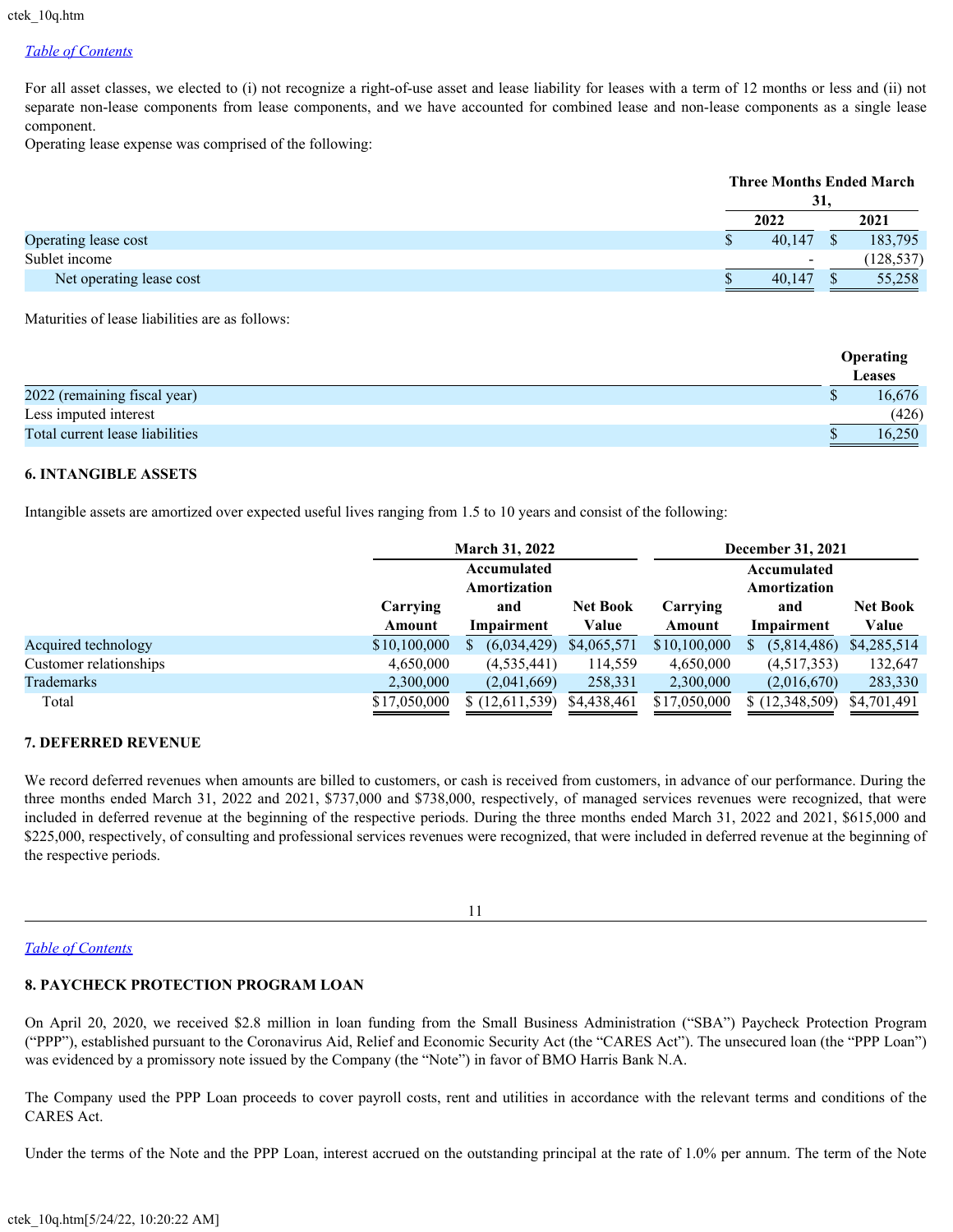# **8. PAYCHECK PROTECTION PROGRAM LOAN**

On April 20, 2020, we received \$2.8 million in loan funding from the Small Business Administration ("SBA") Paycheck Protection Program ("PPP"), established pursuant to the Coronavirus Aid, Relief and Economic Security Act (the "CARES Act"). The unsecured loan (the "PPP Loan") was evidenced by a promissory note issued by the Company (the "Note") in favor of BMO Harris Bank N.A.

The Company used the PPP Loan proceeds to cover payroll costs, rent and utilities in accordance with the relevant terms and conditions of the CARES Act.

Under the terms of the Note and the PPP Loan, interest accrued on the outstanding principal at the rate of 1.0% per annum. The term of the Note was two years, unless sooner provided in connection with an event of default under the Note. To the extent the PPP Loan amount was not forgiven, the Company would have been obligated to make equal monthly payments of principal and interest, beginning seven months from the date of the Note, until the maturity date. The Company had not started making interest payments prior to its notice of forgiveness decision received from the SBA in August 2021. Details regarding the Note can be found in our Current Report on Form 8-K filed with the SEC on April 20, 2020.

The Company recognized interest charges associated with the PPP Loan of approximately \$7,000 for the three months ended March 31, 2021. The Company received notice from the SBA in August 2021 that the full principal balance and related interest were forgiven.

# **9. PROMISSORY NOTES**

In connection with the acquisition of CTEK Security, Inc. (formerly CynergisTek, Inc.), we issued a promissory note totaling \$4.5 million to Michael McMillan (the "Seller Note"). In March 2018, the Company repaid \$2,250,000 plus accrued interest on the Seller Note and agreed to amend and restate the Seller Note in the remaining principal amount of \$2,250,000. The Seller Note bore interest at a rate of 8% per annum, provided for quarterly payments of principal and interest and matured on March 31, 2022. As of March 31, 2022, and December 31, 2021, the outstanding principal balance due under the Seller Note was \$0 and \$0.1 million, respectively.

Interest charges associated with the Seller Note totaled approximately \$2,000 and \$13,000, for the three months ended March 31, 2022 and 2021, respectively.

# **10. REVENUES**

Below is a summary of our revenues disaggregated by revenue source.

|                                      |           | 31, | <b>Three Months Ended March</b> |
|--------------------------------------|-----------|-----|---------------------------------|
|                                      | 2022      |     | 2021                            |
| Managed services                     | 2,351,029 | S.  | 2,424,609                       |
| Consulting and professional services | 2,309,539 |     | 1,748,911                       |
| Net revenues                         | 4,660,568 |     | 4,173,520                       |
|                                      |           |     |                                 |

12

# *[Table of Contents](#page-1-0)*

# **11. Common Stock**

On November 12, 2020, we entered into an Equity Distribution Agreement (the "Equity Distribution Agreement") with Craig-Hallum Capital Group LLC ("Agent") under which the Company could offer and sell, from time to time at its sole discretion, shares of its common stock to or through the Agent as its sales agent, having an aggregate offering price of up to \$5.0 million.

Pursuant to the Equity Distribution Agreement, sales of our common stock, could be made under the Company's effective Registration Statement on Form S-3 (File No. 333-249615), filed with the Securities and Exchange Commission on October 22, 2020, and the prospectus supplement relating to this offering, filed on November 12, 2020, by any method that is deemed to be an "at the market offering" as defined in Rule 415(a)(4) under the Securities Act of 1933, as amended, including block transactions. The Agent agreed to use commercially reasonable efforts to sell the common stock from time to time, based upon instructions from the Company (including any price, time or size limits or other customary parameters or conditions the Company may impose). The Company would pay the Agent a commission of three percent (3.0%) of the gross sales price per share of our common stock sold through the Agent under the Agreement, and also provided the Agent with customary indemnification rights. The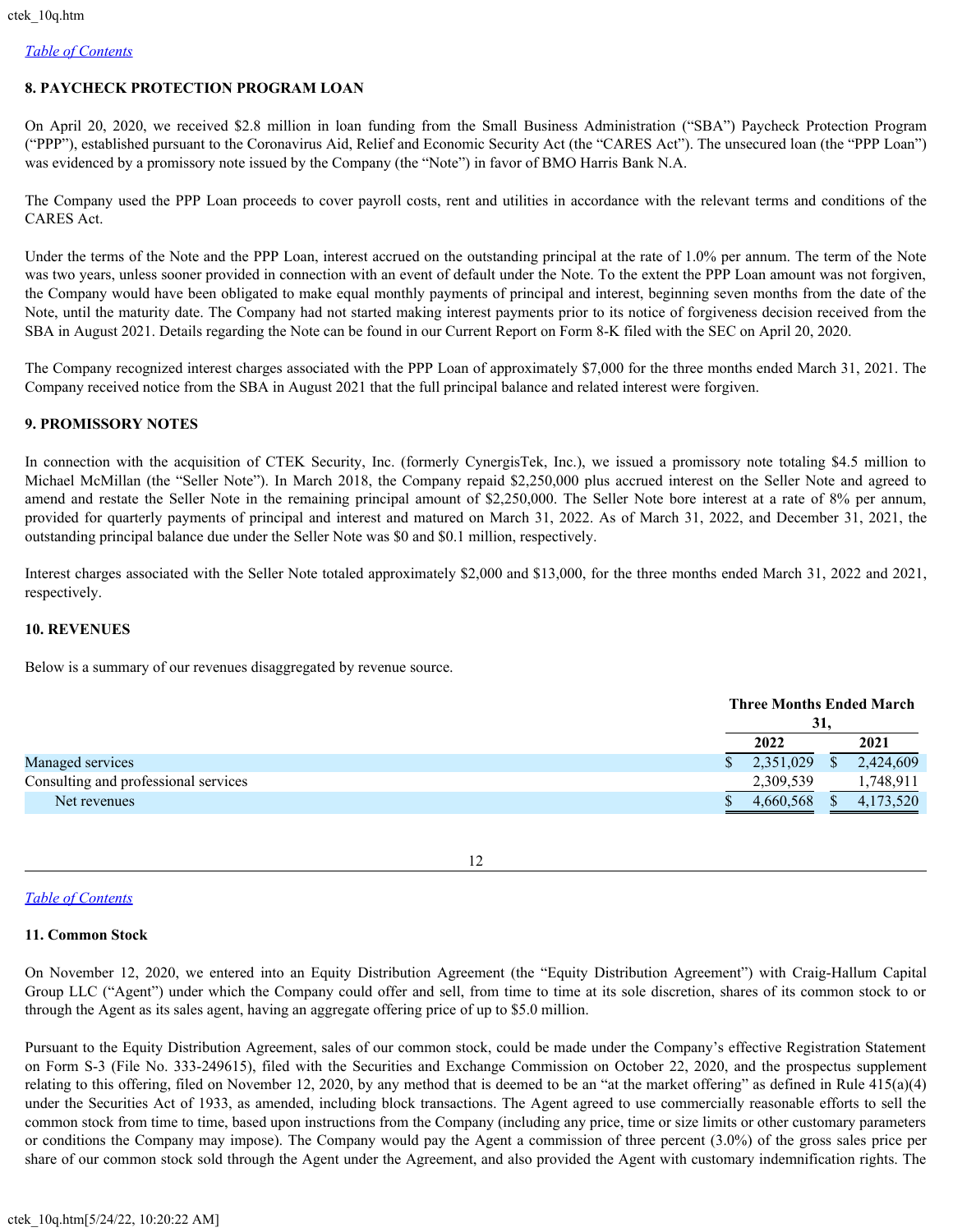#### **11. Common Stock**

On November 12, 2020, we entered into an Equity Distribution Agreement (the "Equity Distribution Agreement") with Craig-Hallum Capital Group LLC ("Agent") under which the Company could offer and sell, from time to time at its sole discretion, shares of its common stock to or through the Agent as its sales agent, having an aggregate offering price of up to \$5.0 million.

Pursuant to the Equity Distribution Agreement, sales of our common stock, could be made under the Company's effective Registration Statement on Form S-3 (File No. 333-249615), filed with the Securities and Exchange Commission on October 22, 2020, and the prospectus supplement relating to this offering, filed on November 12, 2020, by any method that is deemed to be an "at the market offering" as defined in Rule  $415(a)(4)$ under the Securities Act of 1933, as amended, including block transactions. The Agent agreed to use commercially reasonable efforts to sell the common stock from time to time, based upon instructions from the Company (including any price, time or size limits or other customary parameters or conditions the Company may impose). The Company would pay the Agent a commission of three percent (3.0%) of the gross sales price per share of our common stock sold through the Agent under the Agreement, and also provided the Agent with customary indemnification rights. The Company would also reimburse the Agent for its reasonable out-of-pocket accountable fees and disbursements in an amount not to exceed \$50,000 through the fourth business day following execution of the Agreement, and in an amount not to exceed \$5,000 for each quarterly period thereafter. The Company canceled the agreement in November 2021.

During September 2021, the Company received gross proceeds under the Agreement of \$1.5 million from the issuance of 762,000 shares of our common stock and paid an aggregate of \$0.1 million in commissions and other offering-related expenses, yielding net proceeds of \$1.4 million.

During November and December 2020, the Company received gross proceeds under the Agreement of \$2.0 million from the issuance of 1,315,000 shares of our common stock and paid an aggregate of \$61,000 to the Agent in commissions and \$0.1 million in other offering-related expenses, yielding net proceeds of \$1.8 million.

# **12. WARRANTS, OPTIONS AND RESTRICTED STOCK UNITS**

#### **Warrant Issued for Securities Purchase Agreement**

On April 3, 2020, we entered into a Securities Purchase Agreement ("Securities Purchase Agreement") with Horton Capital Management, LLC ("Horton") which provided that Horton was committed to purchase up to an aggregate of \$2.5 million of shares of the Company's common stock over the term of the agreement, at the election of the Company. The Securities Purchase Agreement expired on March 31, 2021. No purchases were made under the Securities Purchase Agreement.

Upon signing the Securities Purchase Agreement, the Company issued Horton a warrant (the "Horton Warrant") to purchase up to 500,000 shares of common stock in consideration of Horton's obligation to purchase the shares, at an exercise price of \$2.50 per share, subject to certain anti-dilution adjustments as set forth in the warrant. The fair value of this warrant of \$0.4 million was determined at the issuance date using the Black-Scholes option-pricing model and was expensed during the second quarter of 2020.

During 2020 and 2021, the Company issued common stock under the Equity Distribution Agreement that resulted in required anti-dilution adjustments. These adjustments increased the number of shares under the Horton Warrant to 524,170 and reduced the exercise price to \$2.38. The resulting difference in fair value of the Horton Warrant was \$14,000, determined using the Black-Scholes option-pricing model and recorded as a deemed dividend in our consolidated statements of stockholders' equity. As the Company has an accumulated deficit, the deemed dividends were recorded within additional paid-in capital.

The detailed terms and conditions of the Securities Purchase Agreement and the Horton Warrant can be found in the documents, which were included as Exhibits 10.1 and 10.3, respectively, to our Current Report on Form 8-K, filed with the SEC on April 7, 2020.

13

#### *[Table of Contents](#page-1-0)*

Below is a summary of warrant activities during the three-month period ended March 31, 2022:

|                 | w eignted |                  |
|-----------------|-----------|------------------|
| Weighted        | Average   |                  |
| Average         | Remaining | Aggregate        |
| <b>Exercise</b> | Term in   | <b>Intrinsic</b> |

**Weighted**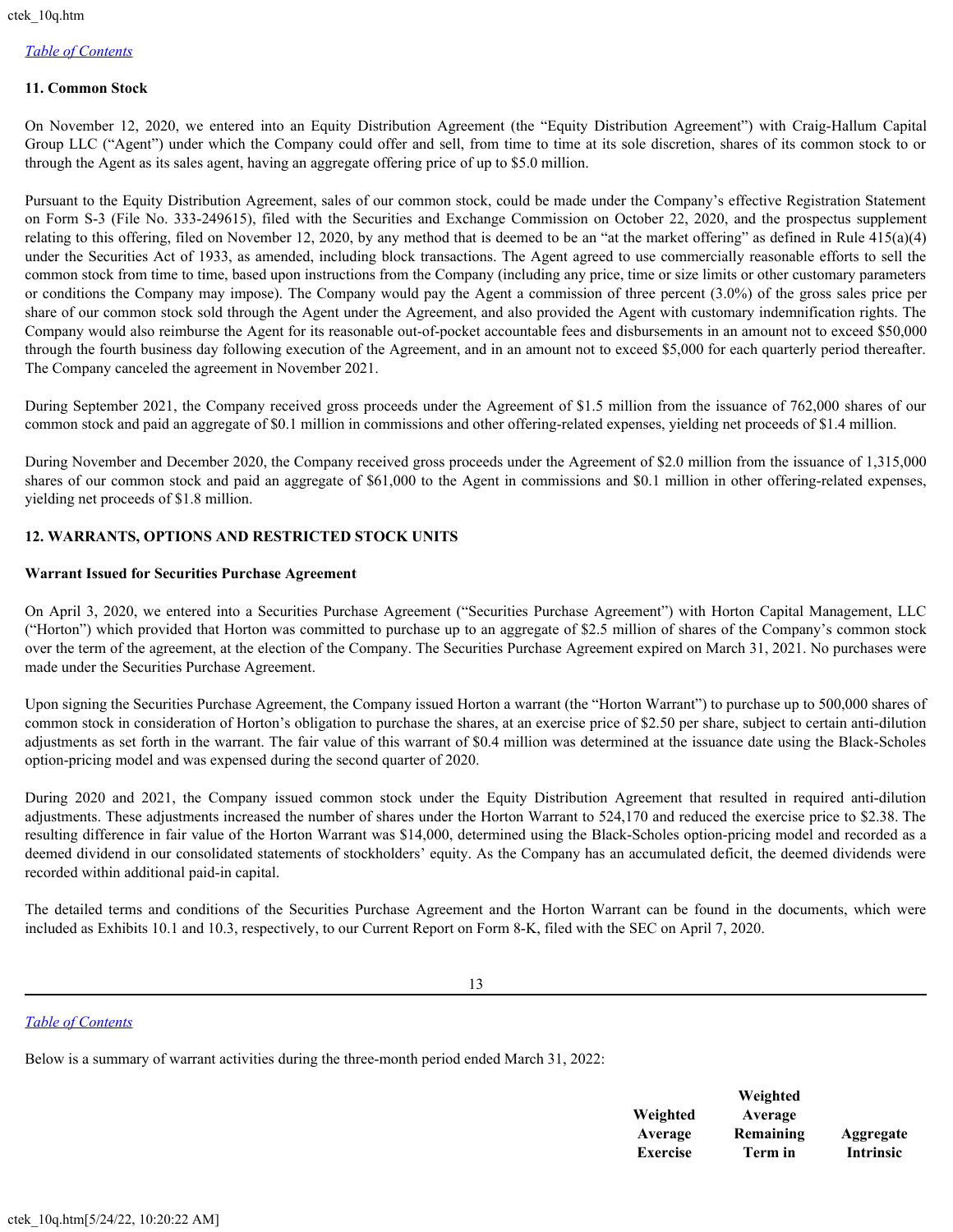Below is a summary of warrant activities during the three-month period ended March 31, 2022:

| Warrants                         | <b>Shares</b> | Weighted<br>Average<br><b>Exercise</b><br>Price | Weighted<br>Average<br>Remaining<br>Term in<br>Years | Aggregate<br><b>Intrinsic</b><br>Value |
|----------------------------------|---------------|-------------------------------------------------|------------------------------------------------------|----------------------------------------|
| Outstanding at December 31, 2021 | 601,949       | 2.39                                            | 7.29                                                 | <sup>2</sup>                           |
| Granted                          |               |                                                 |                                                      |                                        |
| Exercised                        |               |                                                 |                                                      |                                        |
| Cancelled                        |               |                                                 |                                                      |                                        |
| Outstanding at March 31, 2022    | 601,949       | 2.46                                            | 7.08                                                 |                                        |
| Exercisable at March 31, 2022    | 601,949       | 2.46                                            | 7.08                                                 |                                        |

#### **2020 Equity Incentive Plan**

The 2020 Equity Incentive Plan provides for a total number of shares available for issuance of 3,745,621 shares of our common stock, and it provides for the granting of stock options, stock appreciation rights, and restricted stock to our employees, members of the Board of Directors and service providers. As of March 31, 2022, there were 283,000 shares available for issuance under the 2020 Plan.

Below is a summary of stock option activities during the three-month period ended March 31, 2022:

| <b>Options</b>                   | Number of<br><b>Shares</b> |    | Weighted<br>Average<br><b>Exercise</b><br>Price | Weighted<br>Average<br>Remaining<br>Term in<br>Years | Aggregate<br>Intrinsic<br>Value |
|----------------------------------|----------------------------|----|-------------------------------------------------|------------------------------------------------------|---------------------------------|
| Outstanding at December 31, 2021 | 960,838                    | -S | 2.11                                            | 8.51                                                 | -S                              |
| Granted                          |                            |    | $\overline{\phantom{a}}$                        |                                                      |                                 |
| Exercised                        | 1,995                      |    | 1.08                                            |                                                      |                                 |
| Cancelled                        | (73,340)                   |    | 1.90                                            |                                                      |                                 |
| Outstanding at March 31, 2022    | 885,503                    |    | 1.87                                            | 8.48                                                 |                                 |
| Exercisable at March 31, 2022    | 228,503                    |    | 2.18                                            | 6.77                                                 |                                 |

Below is a summary of restricted stock unit activity during the three-month period ended March 31, 2022:

| <b>Restricted Stock Units</b>   | <b>Shares</b>            | Weighted<br>Average<br><b>Grant Date</b><br>Fair<br>Value per<br><b>Share</b> |                              | Weighted<br>Average<br><b>Vesting</b><br>Period in<br>Years |  |
|---------------------------------|--------------------------|-------------------------------------------------------------------------------|------------------------------|-------------------------------------------------------------|--|
| Non-vested at December 31, 2021 | 492,500                  | -S                                                                            | 2.34                         | 0.98                                                        |  |
| Granted                         | $\overline{\phantom{a}}$ |                                                                               | $\qquad \qquad \blacksquare$ |                                                             |  |
| Vested                          | (114,050)                |                                                                               | 2.78                         |                                                             |  |
| Cancelled and forfeited         | (4,000)                  |                                                                               | 2.92                         |                                                             |  |
| Non-vested at March 31, 2022    | 374,450                  |                                                                               | 2.15                         | 1.01                                                        |  |

There are 232,800 shares of restricted stock units which have vested but had not yet been issued as of March 31, 2022.

14

# *[Table of Contents](#page-1-0)*

For the three months ended March 31, 2022 and 2021, stock-based compensation and other equity instrument related expenses recognized in the consolidated statements of operations were as follows: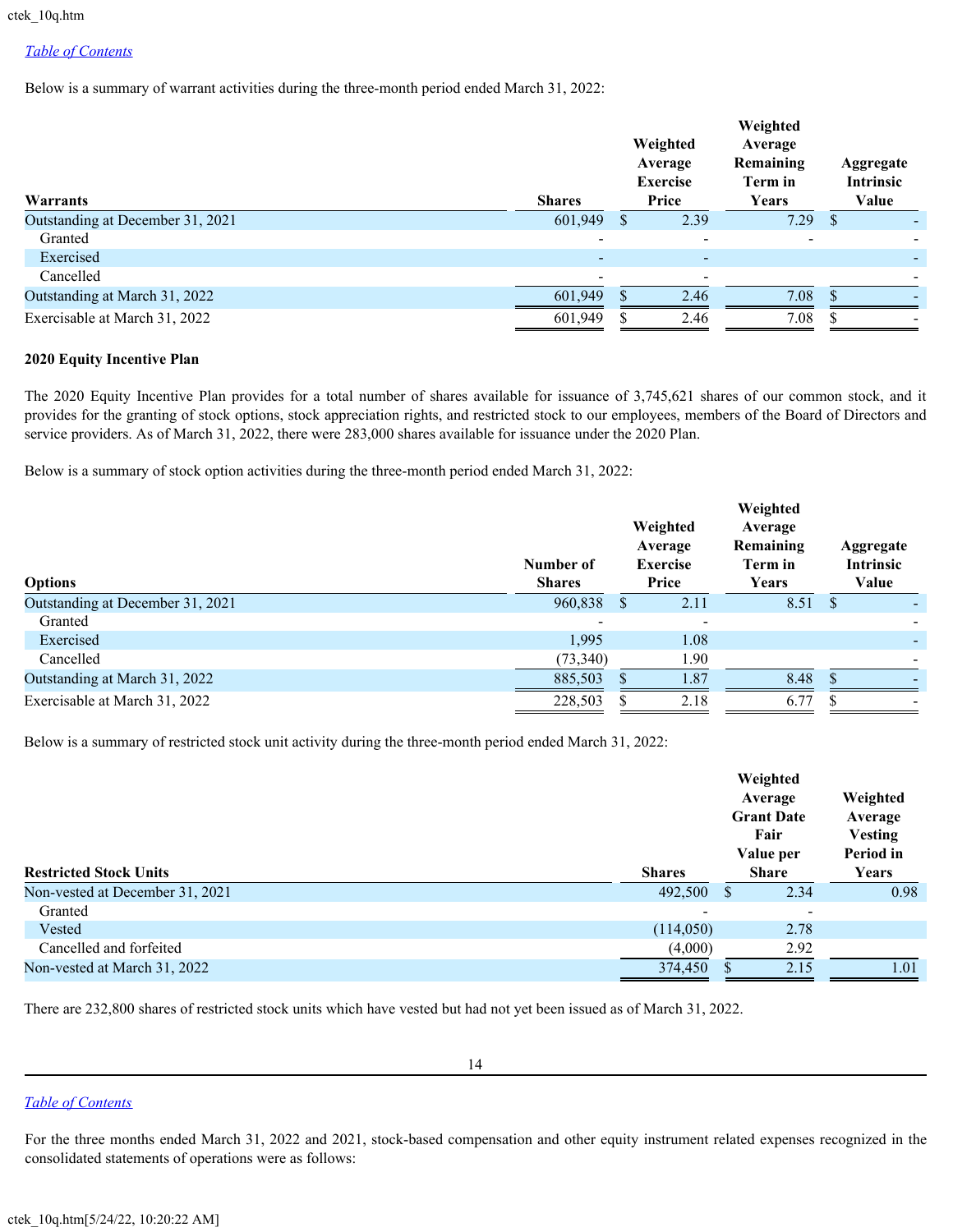For the three months ended March 31, 2022 and 2021, stock-based compensation and other equity instrument related expenses recognized in the consolidated statements of operations were as follows:

|                                        |      | <b>Three Months</b><br><b>Ended March 31,</b> |           |
|----------------------------------------|------|-----------------------------------------------|-----------|
|                                        | 2022 |                                               | 2021      |
| Cost of revenues                       |      | 39,969                                        | (42, 193) |
| Sales and marketing                    |      | 8.342                                         | 28,981    |
| General and administrative expense     |      | 142,850                                       | 241,649   |
| Total stock-based compensation expense |      | 191.161                                       | 228,437   |

## **13. BASIC AND DILUTED NET LOSS PER SHARE**

Basic net loss per share is calculated using the weighted average number of shares of our common stock issued and outstanding during a certain period and is calculated by dividing net loss by the weighted average number of shares of our common stock issued and outstanding during such period. Diluted net loss per share is calculated using the weighted average number of common and potentially dilutive common shares outstanding during the period, using the as-if-converted method for secured convertible notes, and the treasury stock method for options and warrants. Diluted net loss per share does not include potentially dilutive securities because such inclusion in the computation would be anti-dilutive.

For the three months ended March 31, 2022, potentially dilutive securities consisted of options and warrants to purchase 1,487,452 shares of common stock at prices ranging from \$1.44 to \$3.60 per share. Of these potentially dilutive securities, none of the shares to purchase common stock from the options and warrants are included in the computation of diluted earnings per share, because the effect of including the remaining instruments would be anti-dilutive. Also excluded from potentially dilutive securities are 232,800 shares of restricted stock units vested but had not been issued as of March 31, 2022.

For the three months ended March 31, 2021, potentially dilutive securities consisted of options and warrants to purchase 1,724,700 shares of common stock at prices ranging from \$1.08 to \$4.86 per share. Of these potentially dilutive securities, none of the shares to purchase common stock from the options and warrants are included in the computation of diluted earnings per share, because the effect of including the remaining instruments would be anti-dilutive. Also excluded from potentially dilutive securities are 767,850 shares of non-vested restricted stock units and 100,000 shares of restricted stock units which vested but had not been issued as of March 31, 2021.

|                                                             |                 | <b>Three Months Ended March</b><br>31, |  |
|-------------------------------------------------------------|-----------------|----------------------------------------|--|
|                                                             | 2022            | 2021                                   |  |
| Numerators:                                                 |                 |                                        |  |
| Net loss attributable to common shareholders                | (870, 479)<br>S | (920, 311)<br><sup>S</sup>             |  |
|                                                             |                 |                                        |  |
| Denominator:                                                |                 |                                        |  |
| Denominator for basic calculation weighted average shares   | 13,250,464      | 12,041,074                             |  |
|                                                             |                 |                                        |  |
| Dilutive common stock equivalents:                          |                 |                                        |  |
| Options and warrants                                        |                 |                                        |  |
| Restricted stock units vested but not issued                |                 |                                        |  |
| Denominator for diluted calculation weighted average shares | 13,250,464      | 12,041,074                             |  |
|                                                             |                 |                                        |  |
| Net loss per share:                                         |                 |                                        |  |
| Basic net loss per share                                    | (0.07)<br>ъ     | (0.08)<br>-S                           |  |
| Diluted net loss per share                                  | (0.07)          | (0.08)                                 |  |

15

#### *[Table of Contents](#page-1-0)*

# **14. REMAINING PERFORMANCE OBLIGATIONS**

We had remaining performance obligations of approximately \$17.9 million as of March 31, 2022. Our remaining performance obligations represent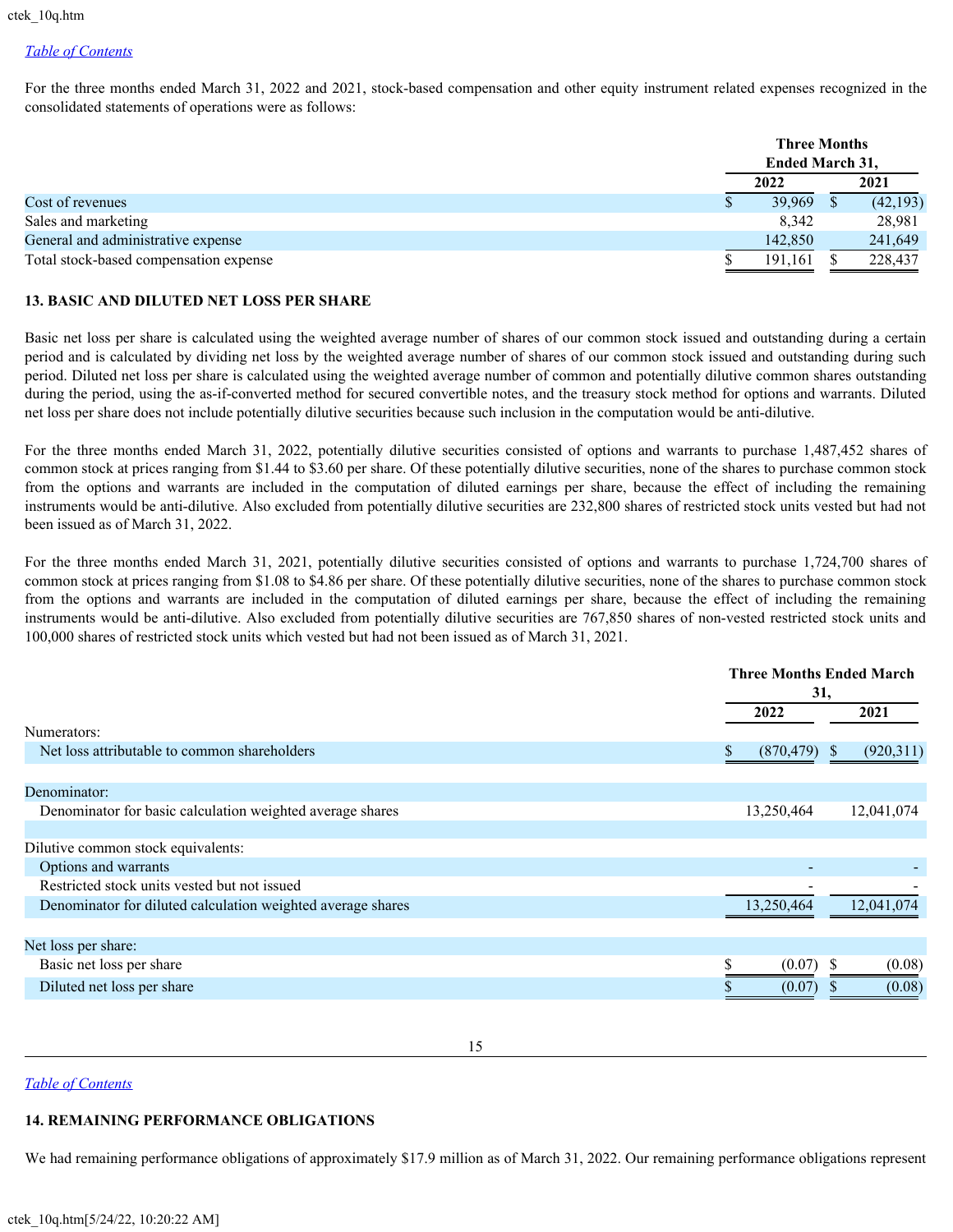# **14. REMAINING PERFORMANCE OBLIGATIONS**

We had remaining performance obligations of approximately \$17.9 million as of March 31, 2022. Our remaining performance obligations represent the amount of transaction price for which work has not been performed and revenue has not been recognized. When applying Accounting Standards Codification ("ASC") Topic 606, with only the non-cancelable portion of these contracts included in our performance obligations we had approximately \$15.5 million as of March 31, 2022. We expect to recognize revenue on approximately 93% of the remaining non-cancelable portion of these performance obligations over the next 24 months, with the balance thereafter.

# **15. CONCENTRATIONS**

#### **Cash Concentrations**

At times, cash balances held in financial institutions are in excess of federally insured limits. Management performs periodic evaluations of the relative credit standing of financial institutions and limits the amount of risk by selecting financial institutions with a strong credit standing**.**

#### **Major Customers**

Our largest customer accounted for approximately 16% and 13% of our revenues for the three months ended March 31, 2022 and 2021, respectively. Our largest customer had accounts receivable totaling approximately \$58,000 and \$95,000 as of March 31, 2022, and December 31, 2021, respectively.

# **16. EARNOUT LIABILITY – BACKBONE ENTERPRISES**

On October 31, 2019, we entered into a Stock Purchase Agreement (the "Backbone Purchase Agreement") with Backbone Enterprises Inc., a Minnesota corporation ("Backbone"), and its stockholders, (the "Stockholders"), pursuant to which we acquired 100% of the issued and outstanding shares of common stock (the "Shares") of Backbone from the Stockholders.

Pursuant to the Backbone Purchase Agreement, the aggregate purchase price paid for the Shares consisted of (i) a cash payment of \$5.5 million, less certain transaction expenses (the "Cash Consideration"), (ii) the issuance of 491,804 shares of our common stock to the Stockholders, pro rata among the Stockholders in proportion to each Stockholder's ownership of the Shares, and (iii) an earn-out, pursuant to which the Stockholders may be entitled to an additional \$4.0 million based upon the post-closing financial performance of Backbone, to be calculated annually based upon revenue generated by the Backbone business during each year of the three-year earn-out period. The Cash Consideration was subject to adjustment based on closing working capital of Backbone, and \$1.5 million of the Cash Consideration was placed into a third-party escrow account by us, against a portion of which we may make claims for indemnification.

There was no earnout paid for the first year of the earnout period. We performed a valuation of the contingent earn-out and marked down the fair value balance from \$2.4 million to \$1.3 million based on the potential of achieving a portion of the year two and three targets. This resulted in a gain from the reduction of the contingent earnout liability of \$1.1 million in 2020. We performed an updated valuation of the contingent earn-out as of June 30, 2021, which resulted in a full write-off of the previous estimate of \$1.3 million.

The Company renegotiated the terms of the earnout and as a result performed an updated valuation of the contingent earn-out as of September 30, 2021, which resulted in a recovery from the previous estimate of \$0.3 million. As of December 31, 2021 we updated our valuation of the contingent earn-out which resulted in an additional recovery of \$0.5 million. The earnout for year two of the earnout period totaled \$0.3 million. Total cumulative amount earned for the year three earnout period through March 31, 2022 totaled 202,000 with payments related to year three earnout period during the three months ended March 31, 2022 were \$49,000.

16

# *[Table of Contents](#page-1-0)*

# **ITEM 2. MANAGEMENT'S DISCUSSION AND ANALYSIS OF FINANCIAL CONDITION AND RESULTS OF OPERATIONS.**

The following discussion of the financial condition and results of operations of the Company should be read in conjunction with the condensed consolidated financial statements and the related notes thereto included elsewhere in this Quarterly Report on Form 10-Q. This Quarterly Report on Form 10-Q contains forward-looking statements within the meaning of the Private Securities Litigation Reform Act of 1995, Section 21E of the Securities Exchange Act of 1934, as amended (the "Exchange Act"), and Section 27A of the Securities Act, and is subject to the safe harbors created by those sections. Words such as "anticipates," "expects," "intends," "plans," "believes," "seeks," "estimates," "may," "will" and variations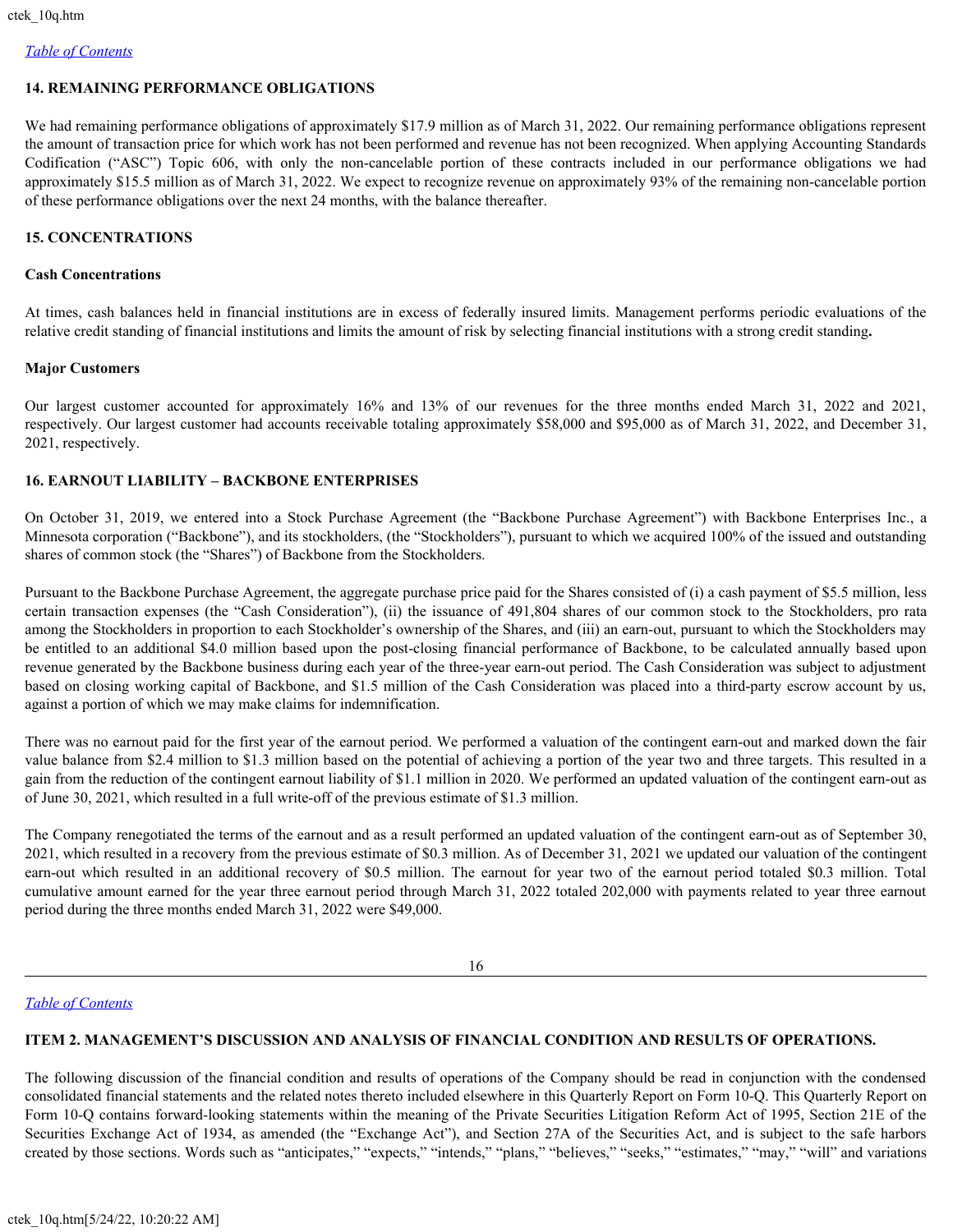# <span id="page-16-0"></span>**ITEM 2. MANAGEMENT'S DISCUSSION AND ANALYSIS OF FINANCIAL CONDITION AND RESULTS OF OPERATIONS.**

The following discussion of the financial condition and results of operations of the Company should be read in conjunction with the condensed consolidated financial statements and the related notes thereto included elsewhere in this Quarterly Report on Form 10-Q. This Quarterly Report on Form 10-Q contains forward-looking statements within the meaning of the Private Securities Litigation Reform Act of 1995, Section 21E of the Securities Exchange Act of 1934, as amended (the "Exchange Act"), and Section 27A of the Securities Act, and is subject to the safe harbors created by those sections. Words such as "anticipates," "expects," "intends," "plans," "believes," "seeks," "estimates," "may," "will" and variations of these words or similar expressions are intended to identify forward-looking statements. In addition, any statements that refer to expectations, projections or other characterizations of future events or circumstances, including any underlying assumptions, are forward-looking statements. These statements are not guarantees of future performance and are subject to risks, uncertainties and assumptions that are difficult to predict. Therefore, our actual results could differ materially and adversely from those expressed in any forward-looking statements as a result of various factors. We undertake no obligation to revise or publicly release the results of any revisions to these forward-looking statements.

Due to possible uncertainties and risks, readers are cautioned not to place undue reliance on the forward-looking statements contained in this Quarterly Report, which speak only as of the date of this Quarterly Report, or to make predictions about future performance based solely on historical financial performance. We disclaim any obligation to update forward-looking statements contained in this Quarterly Report.

Readers should carefully review the risk factors described in other documents we file from time to time with the SEC, including our Form 10-K for the fiscal year ended December 31, 2021. You should interpret many of the risks identified in these reports as being heightened as a result of the ongoing and numerous adverse impacts of the COVID-19 pandemic and the global economic effect of ongoing geopolitical tensions and related economic sanctions*.* Our filings with the SEC, including our Annual Reports on Form 10-K, Quarterly Reports on Form 10-Q, Current Reports on Form 8-K and amendments to those filings, pursuant to Sections 13(a) and 15(d) of the Exchange Act, are available free of charge at www.CynergisTek.com, when such reports are available via the EDGAR system maintained by the SEC at www.sec.gov.

# **OVERVIEW**

We are engaged in the business of helping U.S. based companies in highly regulated industries, including healthcare, be prepared to handle unforeseen cyber threats, comply with regulations, and gain the confidence that their efforts are strengthening their security posture and building resilience. This is achieved through our cybersecurity, privacy, compliance and audit services.

CynergisTek was born in healthcare and is one of the few consulting and advisory companies focused on converging security and privacy with a methodology to validate the rigor and effectiveness of the programs as a managed service. We believe that our years of experience of understanding our clients' unique challenges allows us to provide our customers with services designed around industry best practices to improve security controls, policies and procedures and to protect sensitive information. Our team of subject matter experts and consultants are comprised of knowledgeable professionals who have learned their craft both in the classroom and through years of practical on-the-job experience, including as policy makers, attorneys and leaders in cybersecurity, privacy, compliance and audit.

Our services are grouped to facilitate and assist our clients in implementing their programs, those groups follow a cyclical approach: assess, build, manage, and validate. These services are designed to meet the client where they are in their security journey as recurring managed services under long-term contracts structured to provide a sustainable and growing program, or under shorter duration consulting or professional services engagements.

- · Assess identify, measure, and test security and privacy risk of an organization's readiness and verify and validate their programs meet compliance and business objectives through IT audits, technical testing, and risk and program assessments.
- · Build develop policies and procedures and playbooks to help build out a fully comprehensive risk management program and provide resources to help organizations prioritize, implement and execute initiatives to strengthen their security and privacy programs.
- · Manage provide on-going management and oversight of specific components of an organization's security and privacy programs to address or give alerts when an issue arises and to offer our expertise that they need to accelerate the effectiveness of their programs.
- · Validate verify the processes, people, and technology are working effectively and provide insight to the ROI of an organization's security investment through advanced services requiring highly experienced resources and/or technology to deliver.

*[Table of Contents](#page-1-0)*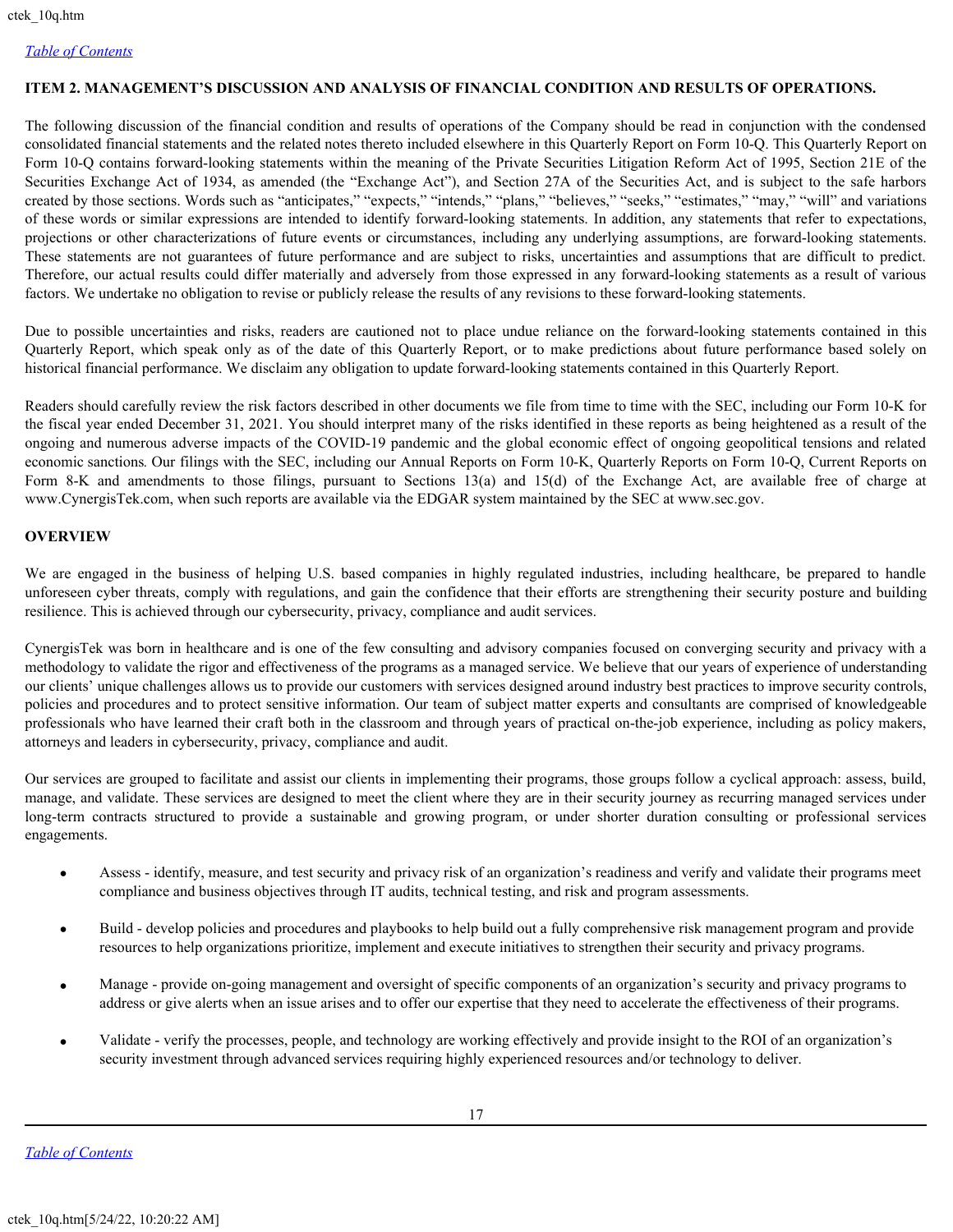# *Impact of COVID-19 Pandemic and Recent Capital Markets Disruption*

U.S. and global markets are experiencing volatility and disruption following the escalation of geopolitical tensions and the start of the military conflict between Russia and Ukraine. On February 24, 2022, a full-scale military invasion of Ukraine by Russian troops was reported. Although the length and impact of the ongoing military conflict is highly unpredictable, the conflict in Ukraine could lead to market disruptions, including significant volatility in commodity prices, credit and capital markets, as well as supply chain interruptions. We are continuing to monitor the situation in Ukraine and globally and assessing its potential impact on our business.

Additionally, Russia's prior annexation of Crimea, recent recognition of two separatist republics in the Donetsk and Luhansk regions of Ukraine and subsequent military interventions in Ukraine have led to sanctions and other penalties being levied by the United States, European Union and other countries against Russia, Belarus, the Crimea Region of Ukraine, the so-called Donetsk People's Republic, and the so-called Luhansk People's Republic, including agreement to remove certain Russian financial institutions from the Society for Worldwide Interbank Financial Telecommunication ("SWIFT") payment system. Additional potential sanctions and penalties have also been proposed and/or threatened. Russian military actions and the resulting sanctions could adversely affect the global economy and financial markets and lead to instability and lack of liquidity in capital markets, potentially making it more difficult for us to obtain additional funds.

Additionally the markets, and more specifically healthcare, have experienced an increase in pressures from rising inflation, rising interest rates. lowering bond rates and the impact to their revenues and operating margins. The resultant effect of these pressures is healthcare entities have slowed down their spend on things considered not mission critical or discretionary. Cybersecurity is discretionary as it relates to an organization's propensity for managing risk, but it has a regulatory component which assures that organizations will continue to spend on cybersecurity.

The ongoing COVID-19 pandemic and ensuing governmental responses has caused significant uncertainty in the United States and global economies as well as the markets we serve has negatively impacted and could further materially adversely affect our business, financial condition and results of operations.

COVID-19 cases (including the spread of variants and mutant strains, such as the omicron variant) continue to surge in certain parts of the world and have resulted in authorities implementing numerous measures to contain the virus, including travel bans and restrictions, quarantines, shelter-inplace orders, and business limitations and shutdowns. We remain unable to accurately predict the full impact that COVID-19 will have on our results of operations, financial condition, liquidity and cash flows due to numerous uncertainties, including the duration and severity of the pandemic and containment measures. Our compliance with containment and mitigation measures materially impacted our day-to-day operations, and there can be no guaranty that the pandemic will not disrupt our business and operations or impair our ability to implement our business plan successfully.

More generally, the pandemic raises the possibility of an extended global economic downturn and has caused volatility in financial markets, which could affect demand for our products and services and impact our results and financial condition even after the pandemic is contained. For example, we may be unable to collect receivables from those customers significantly impacted by COVID-19. Also, a decrease in bookings in a given period could negatively affect our revenues in future periods, particularly if experienced on a sustained basis. The pandemic may also have the effect of heightening many of the other risks described in these Risk Factors and the Risk Factors set forth in the Company's 2021 Form 10-K, particularly those risks associated with our customers.

18

# *[Table of Contents](#page-1-0)*

Our current and potential customers' businesses, specifically in the healthcare industry, have been directly impacted both financially and operationally in many ways by the pandemic. During this time, cybersecurity risks in healthcare have increased particularly with increased adoption of remote access and increased adoption of telehealth, as well as decreased budgets, diversion of resources and focus from all areas not directly related to patient care. In the current periods, the pandemic has led to customers delaying or deferring cybersecurity buying decisions, has limited our ability to visit customers and potential customers, and has resulted in an overall decrease in our orders, bookings and revenues in 2022 and 2021.

We took steps to reduce expenses throughout the Company over the past twenty-four months, including workforce reductions, substantially reducing Company travel, trade shows and other business meetings and decreasing expenditures. We have modified our business practices and implemented certain policies at our offices in accordance with best practices to accommodate, and at times mandate, remote work practices, including restricting employee travel, modifying employee work locations, and cancelling attendance at events and conferences. In addition, we have adapted new processes for interactions with our customers to safely manage our operations. Many of our customers have made similar modifications. If necessary, we may take further actions in the best interests of our employees, customers, partners and suppliers. There is no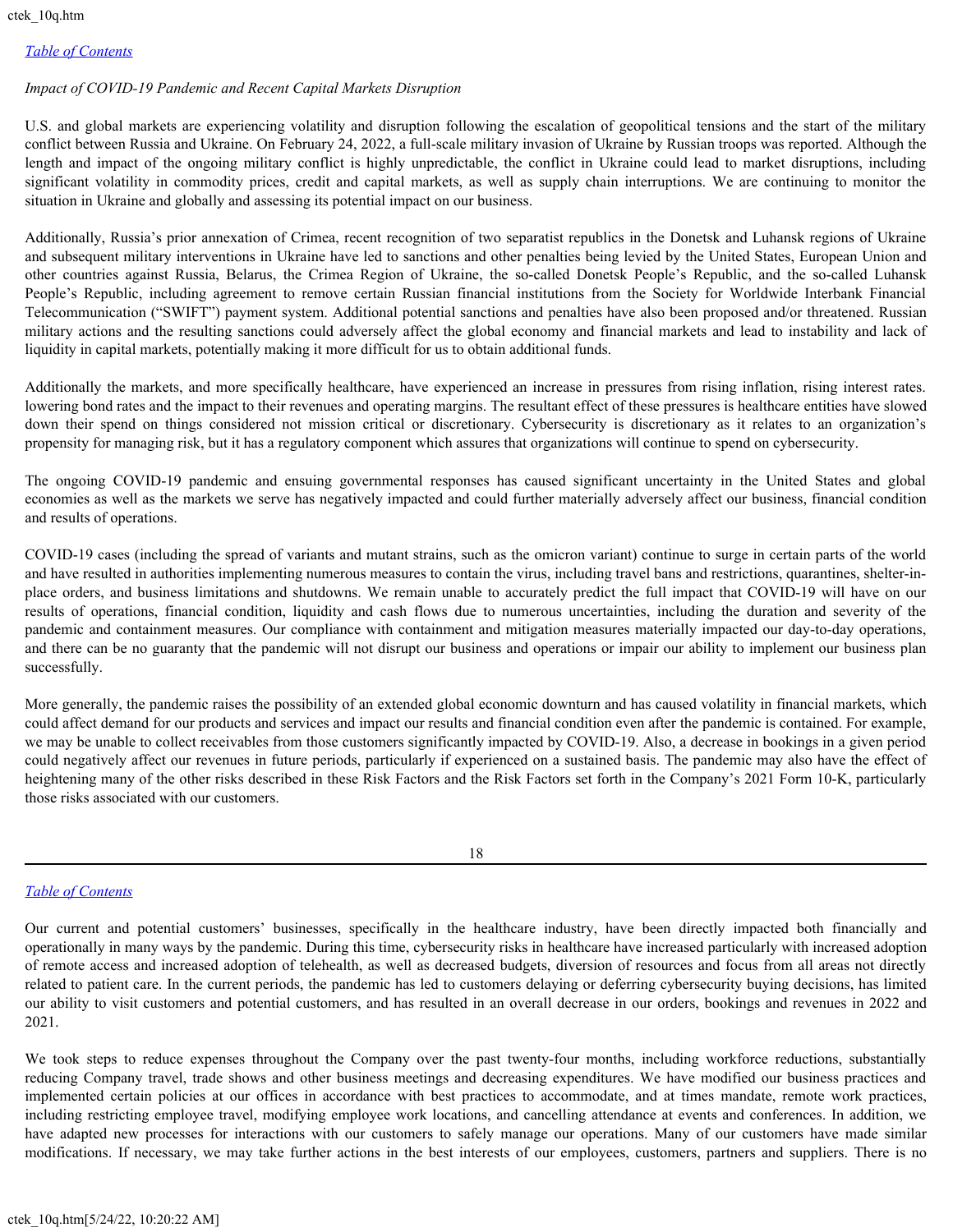Our current and potential customers' businesses, specifically in the healthcare industry, have been directly impacted both financially and operationally in many ways by the pandemic. During this time, cybersecurity risks in healthcare have increased particularly with increased adoption of remote access and increased adoption of telehealth, as well as decreased budgets, diversion of resources and focus from all areas not directly related to patient care. In the current periods, the pandemic has led to customers delaying or deferring cybersecurity buying decisions, has limited our ability to visit customers and potential customers, and has resulted in an overall decrease in our orders, bookings and revenues in 2022 and 2021.

We took steps to reduce expenses throughout the Company over the past twenty-four months, including workforce reductions, substantially reducing Company travel, trade shows and other business meetings and decreasing expenditures. We have modified our business practices and implemented certain policies at our offices in accordance with best practices to accommodate, and at times mandate, remote work practices, including restricting employee travel, modifying employee work locations, and cancelling attendance at events and conferences. In addition, we have adapted new processes for interactions with our customers to safely manage our operations. Many of our customers have made similar modifications. If necessary, we may take further actions in the best interests of our employees, customers, partners and suppliers. There is no certainty that such measures will be sufficient to mitigate the risks posed by COVID-19, in which case our employees may become sick, our ability to perform critical functions could be harmed, and our business and operations could be negatively impacted.

With less resources allocated to cybersecurity in healthcare over the past twenty-four months, we believe risks are increasing and expect the industry will need to increase attention and spend on cybersecurity in the near future. However, the ultimate duration and impact of the COVID-19 pandemic on our business, results of operations, financial condition and cash flows is uncertain. Even after the COVID-19 pandemic has subsided, we may continue to experience an adverse impact to our business, and we anticipate that our results of operations in future periods may continue to be adversely impacted by the COVID-19 pandemic and its negative effects on global economic conditions.

As we expect the industry to begin emerging from the pandemic, we have begun to increase our sales and marketing efforts and building our sales and operational teams for growth. However, our current and potential customers' businesses could continue to be disrupted or they could seek to limit spending due to decreased budgets, reduced access to credit or various other factors, any of which could negatively impact the willingness or ability of such customers to order new, or any, services with us and ultimately adversely affect our revenues, as well as negatively impact the payment of accounts receivable and collections and potentially lead to write-downs or write-offs.

The ultimate duration and impact of the COVID-19 pandemic on our business, results of operations, financial condition and cash flows is dependent on future developments, including the duration of the pandemic and the related length of its impact on the global economy, which remain uncertain and cannot be predicted at this time. Furthermore, the extent to which our mitigation efforts are successful, if at all, is not presently ascertainable.

Our common stock currently trades on the NYSE American exchange under the stock symbol "CTEK".

Where appropriate, references to "CynergisTek," the "Company," "Redspin," "we," "us," or "our" include CynergisTek, Inc., a Delaware corporation and its wholly-owned subsidiaries, CTEK Solutions, Inc., a California corporation, CTEK Security, Inc., a Texas corporation, Delphiis, Inc., a California corporation and, Backbone Enterprises, Inc., a Minnesota corporation.

19

*[Table of Contents](#page-1-0)*

# **RESULTS OF OPERATIONS**

# **For the Three Months Ended March 31, 2022, Compared to the Three Months Ended March 31, 2021**

#### **Revenue**

Revenue increased \$0.5 million to \$4.7 million for the three months ended March 31, 2022, as compared to the same period in 2021. Managed Services revenue decreased slightly by \$0.1 million due to the impact of a slowdown in net new customers due to the COVID-19 pandemic. Consulting and professional services increased \$0.6 million due to customers increasing spend as they start to get back to normal buying patterns after a period of reduced spending in response to the COVID-19 pandemic.

#### **Cost of Revenue**

Cost of revenue consists primarily of salaries and related expenses of direct labor and indirect support staff. Cost of revenue was \$2.8 million for the three months ended March 31, 2022, as compared to \$2.1 million for the same period in 2021. The increase was due to the prior year benefitting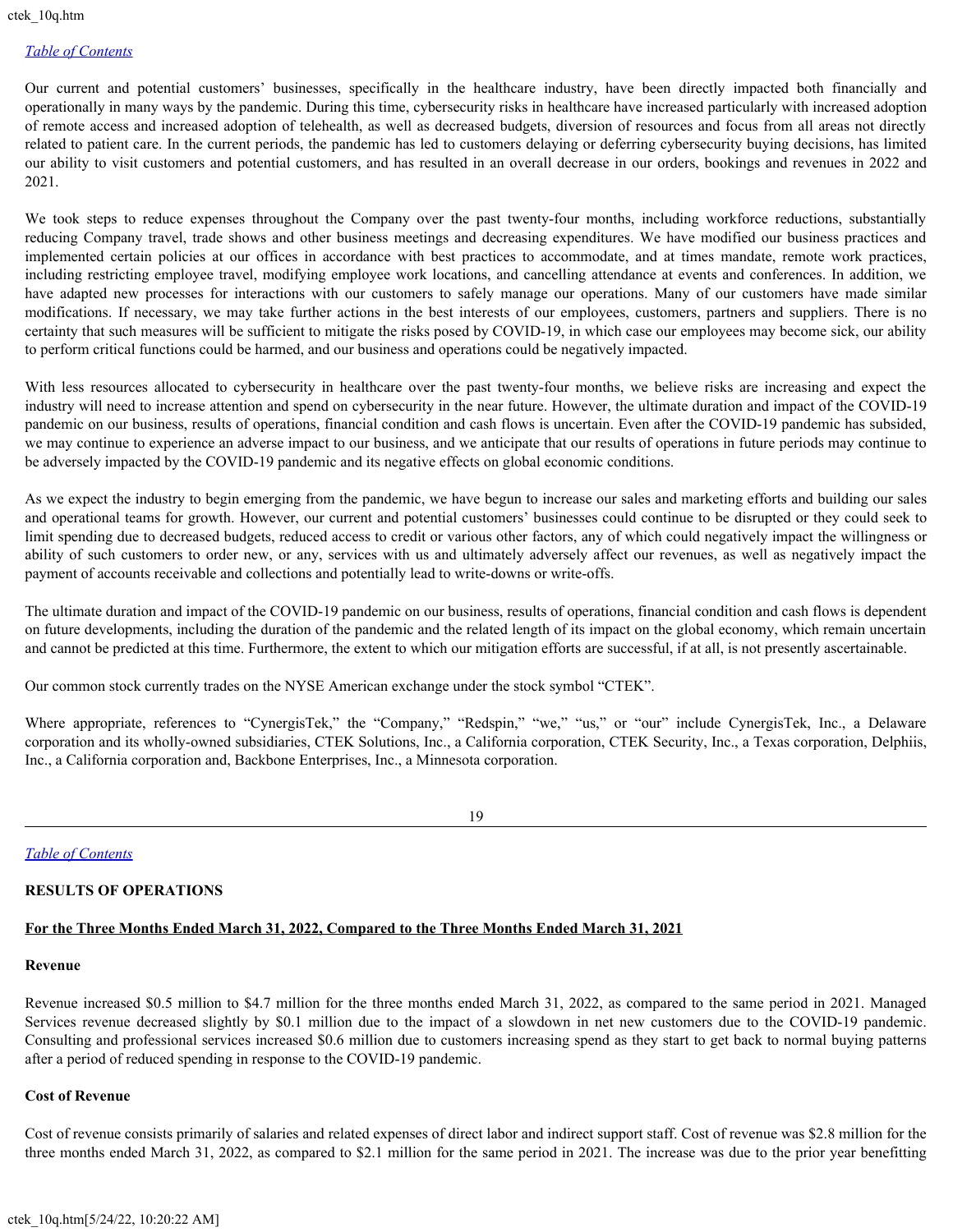# **RESULTS OF OPERATIONS**

# **For the Three Months Ended March 31, 2022, Compared to the Three Months Ended March 31, 2021**

# **Revenue**

Revenue increased \$0.5 million to \$4.7 million for the three months ended March 31, 2022, as compared to the same period in 2021. Managed Services revenue decreased slightly by \$0.1 million due to the impact of a slowdown in net new customers due to the COVID-19 pandemic. Consulting and professional services increased \$0.6 million due to customers increasing spend as they start to get back to normal buying patterns after a period of reduced spending in response to the COVID-19 pandemic.

# **Cost of Revenue**

Cost of revenue consists primarily of salaries and related expenses of direct labor and indirect support staff. Cost of revenue was \$2.8 million for the three months ended March 31, 2022, as compared to \$2.1 million for the same period in 2021. The increase was due to the prior year benefitting from the \$0.5 million employee retention credit provided under the CARES Act, an additional \$0.1 million in additional compensation due to increased cost of labor and \$0.1 million in higher costs associated with third party tools required to deliver our services.

Gross margin was up 1% to 40% of revenue for the three months ended March 31, 2022. After adjusting for the prior year benefit from the employee retention tax credit, gross margin was 39% for the same period in 2021. Margins improved as a result of higher revenue allowing us to better leverage our operational overhead support.

#### **Sales and Marketing**

Sales and marketing expenses include salaries, commissions and expenses for sales and marketing personnel, travel and entertainment, and other selling and marketing costs. Sales and marketing expenses were flat at \$1.2 million for each of the three months ended March 31, 2022 and 2021. This was due to \$0.1 million in higher travel and trade show expenses as we get back on the road as part of business development and growth initiatives offsetting \$0.1 million of employee retention tax credits provided under the CARES Act for 2021.

#### **General and Administrative**

General and administrative expenses include personnel costs for finance, administration, information systems, general management, facilities expenses, professional fees, legal expenses and other administrative costs including those required to be a publicly traded company. General and administrative expenses decreased \$0.2 million to \$1.5 million for the three months ended March 31, 2022, compared to \$1.7 million for the three months ended March 31, 2021. The decrease is due to \$0.1 million less in professional fees due to 2021 being higher and lower stock-based compensation offsetting \$0.1 million of employee retention tax credits provided under the CARES Act for last year.

#### **Depreciation**

Depreciation expense was consistent at \$48,000 for each of the three months ended March 31, 2022 and 2021.

# **Amortization of Acquisition-Related Intangibles**

Amortization of acquisition-related intangibles was consistent at \$0.3 million for each of the three months ended March 31, 2022 and 2021.

#### **Net Interest Expense**

Net interest expense for the three months ended March 31, 2022 was \$2,000, compared to net interest expense of \$20,000 for the same period in 2021. The decrease was due to lower interest expense from a lower outstanding debt balance from the paydown of the Seller Note.

# *[Table of Contents](#page-1-0)*

#### **Income Tax Benefit**

Income tax benefit for the three months ended March 31, 2022 and 2021 was \$0.3 million. These amounts were based on estimated annual income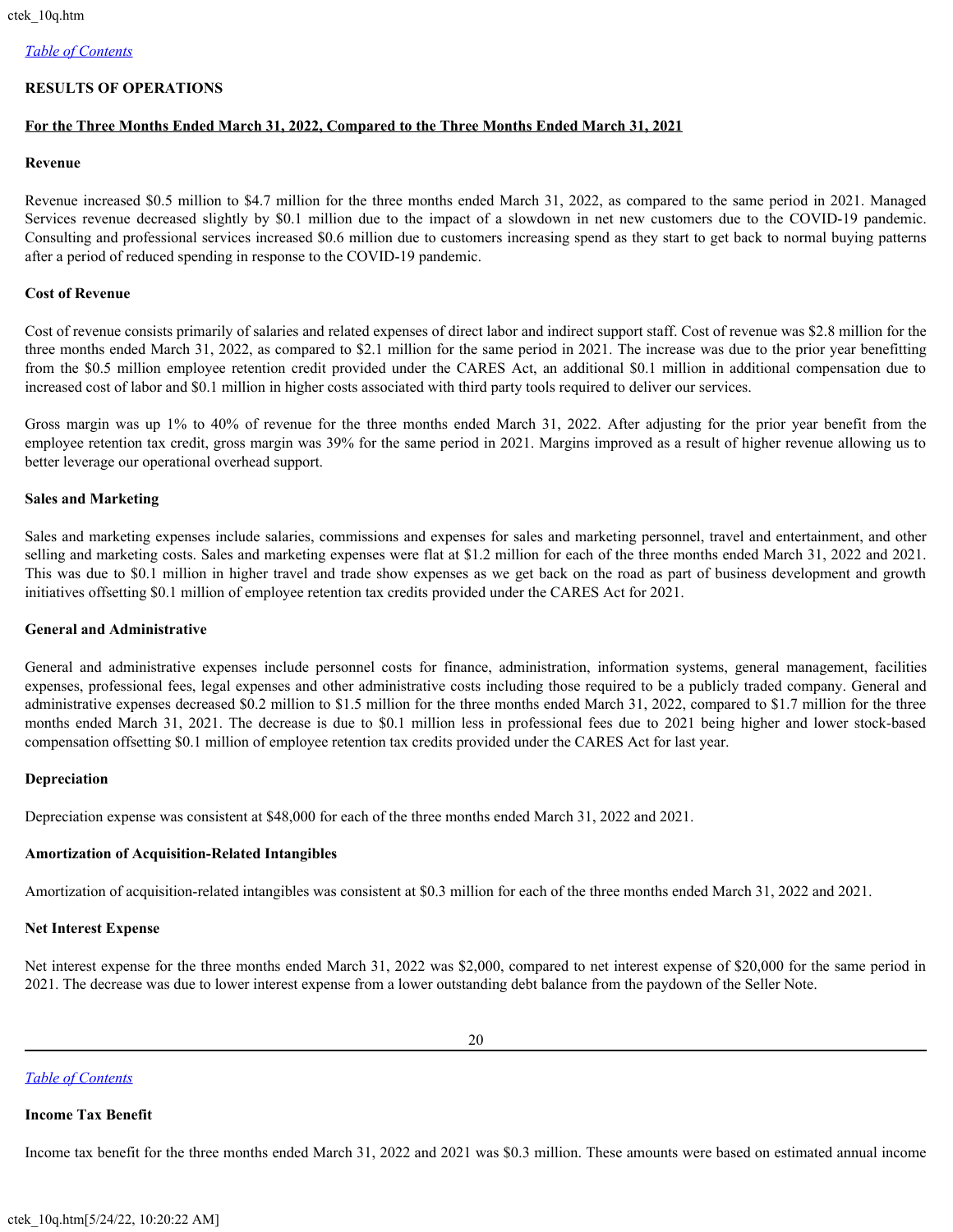# **Income Tax Benefit**

Income tax benefit for the three months ended March 31, 2022 and 2021 was \$0.3 million. These amounts were based on estimated annual income tax rates we anticipate for the year.

#### **Liquidity and Capital Resources**

As of March 31, 2022, our cash balance was \$1.2 million, current assets minus current liabilities was positive \$3.8 million and we have no longterm liabilities. In April of 2022 we received our \$1.4 million tax refund. The level of additional cash needed to fund operations and our ability to conduct business for the next twelve months will be influenced primarily by the following factors:

- The pace at which we choose to invest resources in growing our business, both organically and through acquisition or other transactions;
- · Our ability to manage our operating expenses and maintain gross margins while attracting, recruiting and retaining cybersecurity privacy professionals;
- · Demand for our services from healthcare providers; the near-term impact of the lingering economic effects of the COVID-19 pandemic on our customers' allocation of time and resources to security and privacy, and their ability to pay for existing services as well as enter into new contractual arrangements during a period of crisis; and
- General economic conditions and changes in healthcare reimbursement and regulatory environment, including effects of the COVID-19 pandemic.

We have historically funded our operating costs, acquisition activities, working capital requirements and capital expenditures with cash from operations, proceeds from the issuances of our common stock and other financing arrangements. As of the date of this Report on Form 10-Q, we are generating negative cash from operations and our overall revenue and business levels have been impacted by the COVID-19 pandemic over the past twenty-four months. Our customer base is heavily concentrated in the healthcare provider space. The healthcare industry has experienced financial and operational disruption due to the pandemic. Sales cycles are longer, cybersecurity projects have been delayed and budgets have been constrained as healthcare providers focus on patient care and navigating the pandemic. If the pandemic continues or there are resurgences in 2022 that impact our customers' operations and resources available for cybersecurity and privacy projects, our cash flows, financial position and operating results for fiscal year 2022 and beyond could be negatively impacted.

During 2020 and 2021, we took actions to reduce expenses, conserve cash, and raise additional capital. During 2021, we raised \$1.4 million in additional capital through an "at-the-market" or ATM offering. In addition, we received a \$2.8 million PPP Loan (as described in Note 8 to the condensed consolidated financial statements below) which was fully forgiven in August 2021. We also received approximately \$0.7 million per quarter in employee retention tax credits in the first three quarters of 2021 and a \$1.4 million tax refund in April 2022. With the proceeds from the tax refund, PPP Loan and the employee retention tax credits, we were able to minimize staff reductions in the areas of Sales and Delivery, our primary customer facing roles, to lessen the impact to our customers during this time of heightened security risks for the healthcare industry. If necessary, we could further reduce personnel and other variable and semi-variable costs to conserve cash and operate as a going concern. However, those actions if required, could negatively impact our ability to grow the business as well as the overall long-term outlook of the business.

We believe that our existing sources of liquidity, including cash and cash equivalents, the ability to raise equity under our effective Registration Statement on Form S-3 as well as our ability to manage the business to decrease expenses if necessary, will be sufficient to meet our projected capital needs for at least the next twelve months. As we execute our plans over the next twelve months, we intend to carefully monitor the impact of growth initiatives on our operating expenses, working capital needs and cash balances relative to the availability of cost-effective debt and equity financing. In the event that capital is not available, we may then have to scale back operations, reduce expenses, and/or curtail future plans to manage our liquidity and capital resources. However, we cannot provide assurance that we will be able to raise additional capital. The lingering impact of the COVID-19 pandemic and ongoing geopolitical tensions and related economic sanctions create uncertainty and volatility in the financial markets which may impact our operations and our ability to access capital and/or the terms under which we can do so.

# *[Table of Contents](#page-1-0)*

The accompanying condensed consolidated financial statements do not include any adjustments relating to the recoverability and classification of recorded asset amounts and classification of liabilities that might be necessary should the Company be unable to continue as a going concern.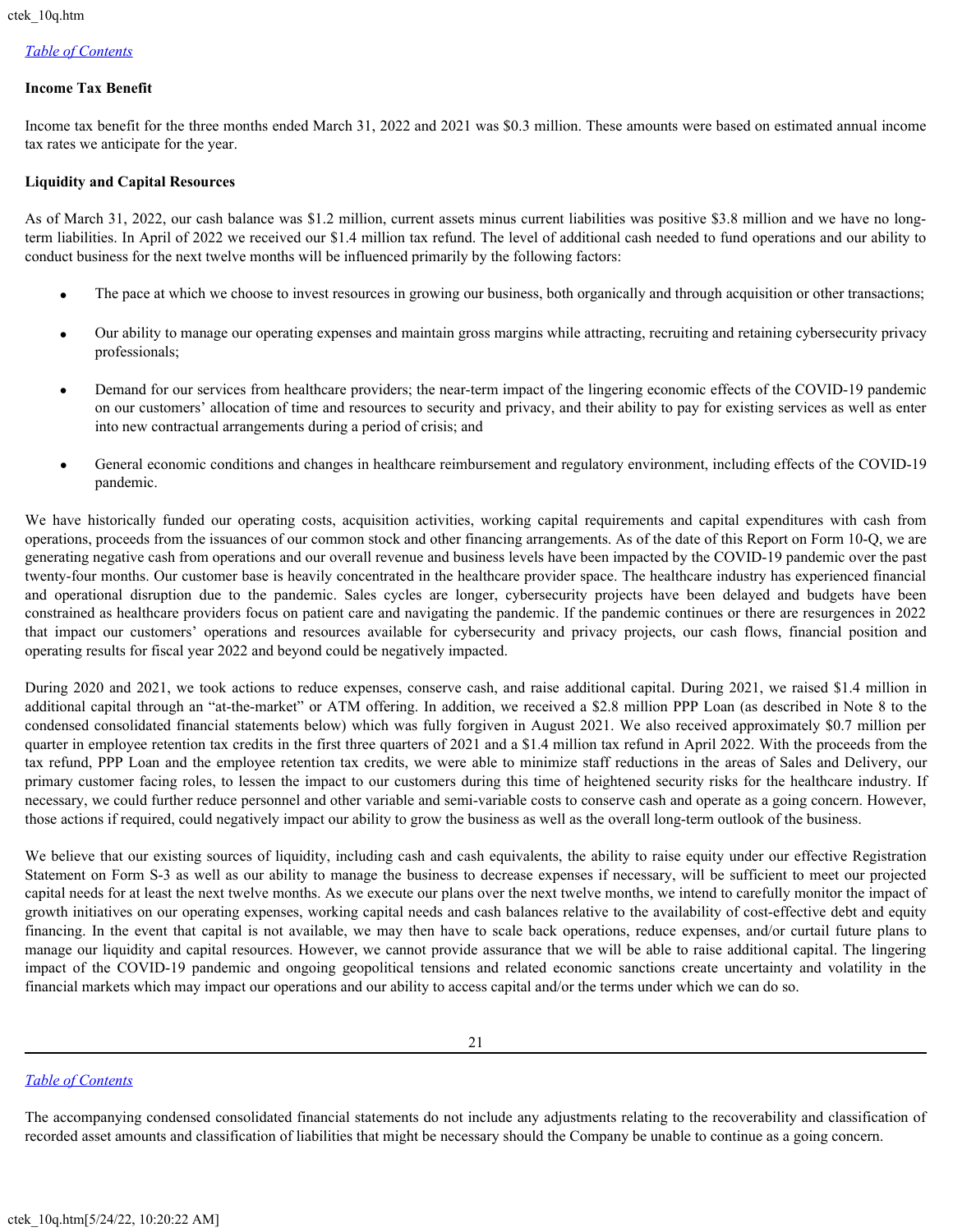The accompanying condensed consolidated financial statements do not include any adjustments relating to the recoverability and classification of recorded asset amounts and classification of liabilities that might be necessary should the Company be unable to continue as a going concern.

# **Application of Critical Accounting Policies and Estimates**

The SEC defines critical accounting policies as those that are, in management's view, most important to the portrayal of our financial condition and results of operations and most demanding of our judgment. The discussion and analysis of our financial condition and results of operations are based upon our financial statements, which were prepared in accordance with accounting principles generally accepted in the U.S., which is referred to as "GAAP." The preparation of these financial statements requires us to make estimates and judgments that affect the reported amounts of assets, liabilities, revenues and expenses, and related disclosures of contingent assets and liabilities. On an on-going basis, we evaluate these estimates, including those related to stock-based compensation, customer programs and incentives, bad debts, intangible assets, income taxes, contingencies and litigation. We base our estimates on historical experience and on various other assumptions that are believed to be reasonable under the circumstances, the results of which form the basis for making judgments about the carrying values of assets and liabilities that are not readily apparent from other sources. Actual results may differ from these estimates under different assumptions or conditions.

We consider the following accounting policies to be those most important to the portrayal of our financial condition and those that require the most subjective judgment:

#### Revenue Recognition and Deferred Revenue

We operate under a consolidated strategy and management structure, deriving revenue from the following sources:

- Managed services
- · Consulting and professional services

Revenue is recognized pursuant to Accounting Standard Codification ("ASC") Topic 606, "Revenue from Contracts with Customers". Accordingly, revenue is recognized at an amount that reflects the consideration to which we expect to be entitled in exchange for transferring goods or services to a customer. This principle is applied using the following 5-step process:

- 1. Identify the contract with the customer A contract with a customer exists when (i) we enter into an enforceable contract with a customer that defines each party's rights regarding the services to be transferred and identifies the payment terms related to these services, (ii) the contract has commercial substance and the parties are committed to perform, and (iii) we determine that collection of substantially all consideration to which it will be entitled in exchange for services that will be transferred is probable based on the customer's intent and ability to pay the promised consideration.
- 2. Identify the performance obligations in the contract Performance obligations promised in a contract are identified based on the services that will be transferred to the customer that are both capable of being distinct, whereby the customer can benefit from the service either on its own or together with other resources that are readily available from third parties or from us, and are distinct in the context of the contract, whereby the transfer of the services is separately identifiable from other promises in the contract. To the extent a contract includes multiple promised services, we apply judgment to determine whether promised services are capable of being distinct and distinct in the context of the contract. If these criteria are not met the promised services are accounted for as a combined performance obligation.
- 3. Determine the transaction price The transaction price is determined based on the consideration to which we will be entitled in exchange for transferring services to the customer.
- 4. Allocate the transaction price to the performance obligations in the contract If the contract contains a single performance obligation, the entire transaction price is allocated to the single performance obligation. Contracts that contain multiple performance obligations require an allocation of the transaction price to each performance obligation based on a relative standalone selling price ("SSP") basis. Determination of SSP requires judgment. We determine standalone selling price taking into account available information such as historical selling prices of the performance obligation, overall strategic pricing objective, market conditions and internally approved pricing guidelines related to the performance obligations.
- 5. Recognize revenue when (or as) each performance obligation is satisfied We satisfy performance obligations over time. Revenue is recognized over the time the related performance obligation is satisfied by transferring a promised service to a customer.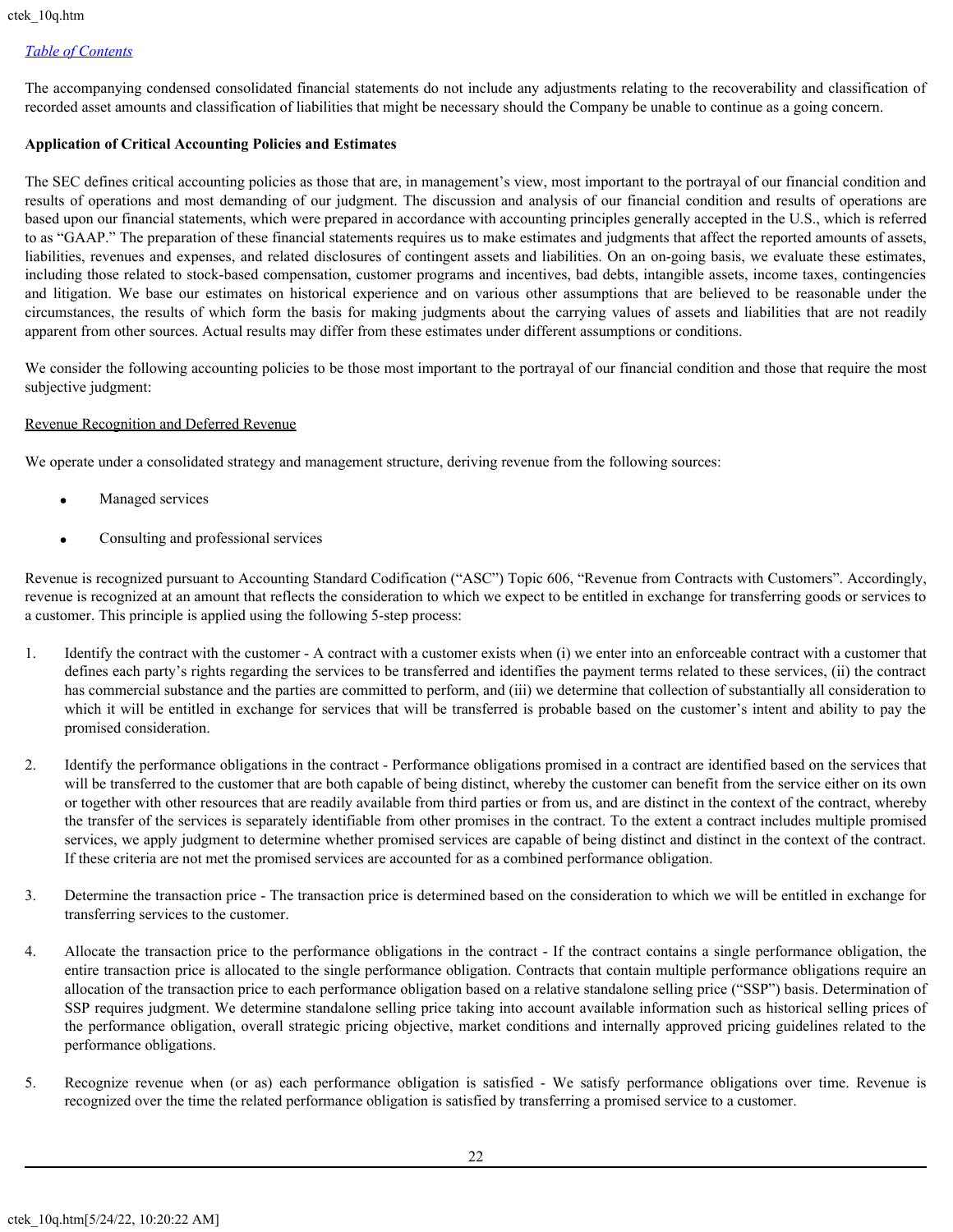#### Managed Services

Managed services contracts are typically long-term contracts lasting three years. Revenue is earned monthly during the term of the contract, as services are provided at a fixed fee and is recognized ratably over the contract term beginning on the commencement date of the contract. Revenue related to managed services provided is recognized based on the customer utilization of such resources, which management estimates to occur ratably over the customer contract term.

## Consulting and Professional Services

Consulting and professional services contracts are typically short-term, project-based services rendered on either a fixed fee or a time and materials basis. These contracts are normally for a duration of less than one year. For fixed fee arrangements, revenue is normally recognized ratably over the term of the project. For time and materials arrangements, revenues are recognized as the services are rendered.

#### Deferred and Unbilled Revenue

We receive payments from customers based on billing schedules established in our contracts. Deferred revenue primarily consists of billings or payments received in advance of the amount of revenue recognized and such amounts are recognized as the revenue recognition criteria are met. Unbilled revenue reflects our conditional right to receive payment from customers for our completed performance under contracts.

#### Accounts Receivable Valuation and Related Reserves

We estimate the losses that may result from that portion of our accounts receivable that may not be collectible as a result of the inability of our customers to make required payments. Management specifically analyzes customer concentration, customer creditworthiness, current economic trends, COVID-19 developments and changes in customer payment terms when evaluating the adequacy of the allowance for doubtful accounts. We review past due accounts on a monthly basis and record an allowance for doubtful accounts where we deem appropriate.

#### Impairment Review of Goodwill and Intangible Assets

We periodically evaluate our intangible assets and goodwill relating to acquisitions for impairment. Goodwill is not amortized but is evaluated at least annually at year end for any impairment in the carrying value. We review our intangible assets for impairment whenever events or changes in circumstances indicate that the carrying value of such assets may not be recoverable. Factors we consider important which could trigger an impairment review include, but are not limited to, the following: significant underperformance relative to expected historical or projected future operating results; significant changes in the manner of our use of the acquired assets or the strategy for our overall business; and a significant negative industry or economic trend for a sustained period. Goodwill and intangible asset impairment assessments are generally determined based on fair value techniques, including determining the estimated future discounted and undiscounted cash flows over the remaining useful life of the asset. Those models require estimates of future revenue, profits, capital expenditures and working capital for each reporting unit. We estimate these amounts by evaluating historical trends, the current state of the Company's industries and the economy, current budgets, and operating plans. Determining the fair value of reporting units and goodwill includes significant judgment by management and different judgments could yield different results. Any resulting impairment loss could have a material impact on our financial condition and results of operations.

23

# *[Table of Contents](#page-1-0)*

# Stock-Based Compensation

Under the fair value recognition provisions of the authoritative guidance, stock-based compensation cost granted to employees is measured at the grant date based on the fair value of the award and is recognized as expense over the requisite service or performance period, which is the vesting period. Stock options and warrants issued to consultants and other non-employees as compensation for services to be provided to us are accounted for based upon the fair value of the services provided or the estimated fair value of the option or warrant, whichever can be more clearly determined. We currently use the Black-Scholes option pricing model to determine the fair value of stock options and warrants. The determination of the fair value of stock-based payment awards on the date of grant using an option-pricing model is affected by our stock price as well as assumptions regarding a number of complex and subjective variables. These variables include our expected stock price volatility over the term of the awards, the expected term of the award, the risk-free interest rate and any expected dividends. Compensation cost associated with grants of restricted stock units are also measured at fair value on the date of the grant. We evaluate the assumptions used to value restricted stock units on a quarterly basis. When factors change, including the market price of the stock, stock-based compensation expense may differ significantly from what has been recorded in the past. If there are any modifications or cancellations of the underlying unvested securities, we may be required to accelerate,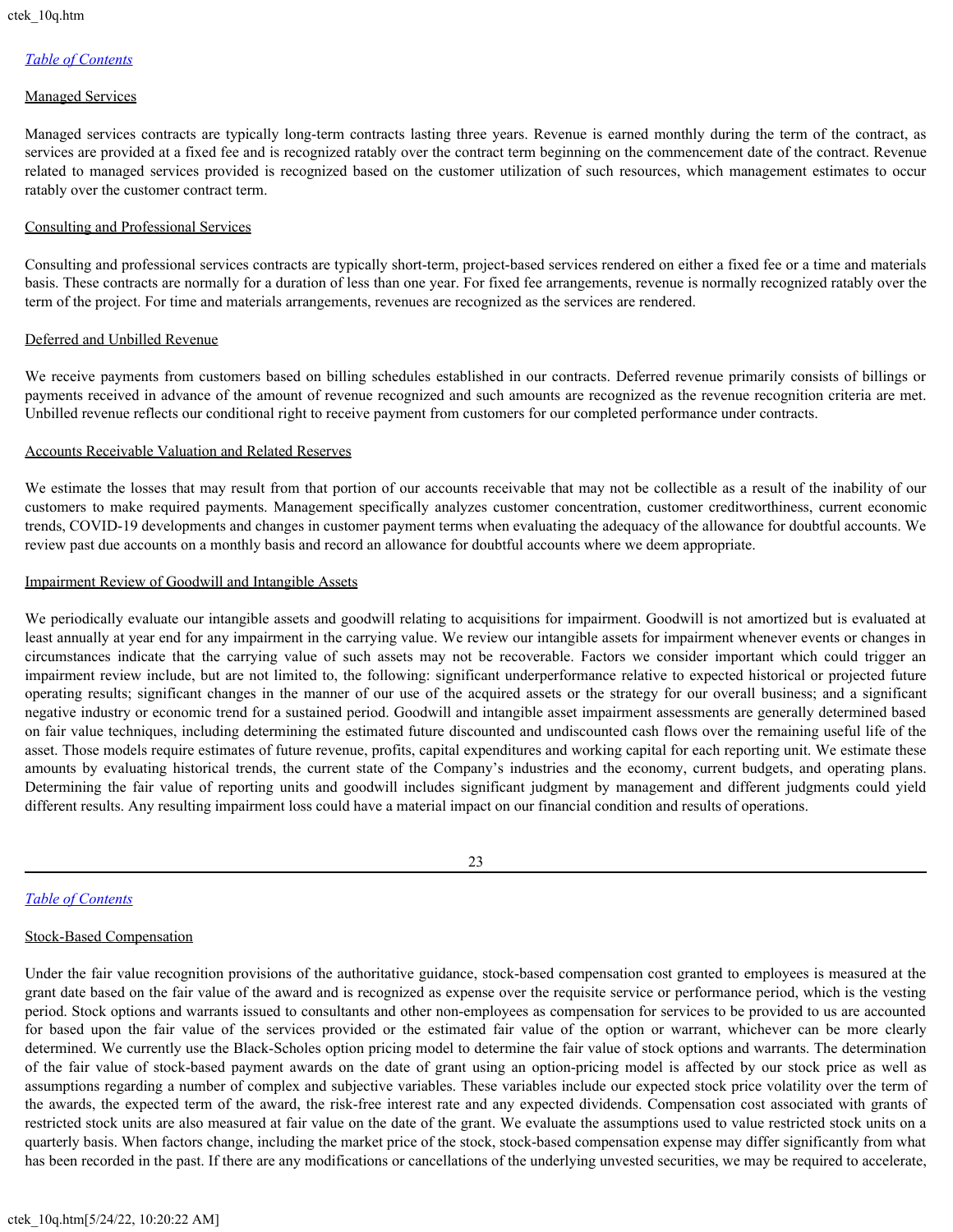#### Stock-Based Compensation

Under the fair value recognition provisions of the authoritative guidance, stock-based compensation cost granted to employees is measured at the grant date based on the fair value of the award and is recognized as expense over the requisite service or performance period, which is the vesting period. Stock options and warrants issued to consultants and other non-employees as compensation for services to be provided to us are accounted for based upon the fair value of the services provided or the estimated fair value of the option or warrant, whichever can be more clearly determined. We currently use the Black-Scholes option pricing model to determine the fair value of stock options and warrants. The determination of the fair value of stock-based payment awards on the date of grant using an option-pricing model is affected by our stock price as well as assumptions regarding a number of complex and subjective variables. These variables include our expected stock price volatility over the term of the awards, the expected term of the award, the risk-free interest rate and any expected dividends. Compensation cost associated with grants of restricted stock units are also measured at fair value on the date of the grant. We evaluate the assumptions used to value restricted stock units on a quarterly basis. When factors change, including the market price of the stock, stock-based compensation expense may differ significantly from what has been recorded in the past. If there are any modifications or cancellations of the underlying unvested securities, we may be required to accelerate, increase or cancel any remaining unearned stock-based compensation expense.

# Income Taxes

Deferred tax assets and liabilities are recognized for the future tax consequences attributable to differences between the financial reporting requirements and those imposed under federal and state tax laws. Deferred taxes are provided for timing differences in the recognition of revenue and expenses for income tax and financial reporting purposes and are measured using enacted tax rates expected to apply to taxable income in the years in which those temporary differences are expected to be recovered or settled. The effect on deferred tax assets and liabilities of a change in tax rates is recognized in income in the period that includes the enactment date. Deferred income tax expense represents the change during the period in the deferred tax assets and liabilities. Realization of the deferred tax asset is largely dependent on generating sufficient taxable income in future years. Deferred tax assets are reduced by a valuation allowance when, in the opinion of management, it is more likely than not that some portion or all the deferred tax assets will not be realized. Use of our net operating loss deferred assets may be limited by changes in our ownership.

The above listing is not intended to be a comprehensive list of all of our accounting policies. In many cases, the accounting treatment of a particular transaction is specifically dictated by GAAP, with no need for management's judgment in its application. There are also areas in which management's judgment in selecting any available alternative would not produce a materially different result. Please see our audited consolidated financial statements and notes thereto which begin on page F-1 of our Annual Report on Form 10-K, which contain accounting policies and other disclosures required by GAAP and please refer to the disclosures in Note 1 of our consolidated financial statements for a summary of our significant accounting policies.

Reference is made to our Annual Report on Form 10-K for the fiscal year ended December 31, 2021, filed with the SEC on March 28, 2022, for additional discussion of our critical accounting policies and estimates.

# <span id="page-23-0"></span>**ITEM 3. QUANTITATIVE AND QUALITATIVE DISCLOSURES ABOUT MARKET RISK.**

As a "smaller reporting company" as defined by Rule  $229.10(f)(1)$ , we are not required to provide the information required by this Item 3.

# <span id="page-23-1"></span>**ITEM 4. CONTROLS AND PROCEDURES.**

We maintain disclosure controls and procedures (as defined in Rules 13a-15(c) and 15d-15(e) under the Securities Exchange Act of 1934, as amended (the "Exchange Act")) that are designed to ensure that information required to be disclosed in our reports under the Exchange Act, is recorded, processed, summarized and reported within the time periods specified in the SEC's rules and forms, and that such information is accumulated and communicated to our management, including our Chief Executive Officer and Chief Financial Officer, as appropriate, to allow timely decisions regarding required disclosure.

We carried out an evaluation, under the supervision and with the participation of our management, including our Chief Executive Officer (principal executive officer) and Chief Financial Officer (principal financial officer), of the effectiveness of our disclosure controls and procedures (as defined in Rules 13a-15(e) and 15d-15(e) under the Exchange Act), as of the end of the period covered by this Quarterly Report. Based upon that evaluation, our Chief Executive Officer and Chief Financial Officer concluded that our disclosure controls and procedures were effective as of the end of the period covered by this Quarterly Report to ensure that information required to be disclosed by us in the reports that we file or submit under the Exchange Act is recorded, processed, summarized and reported within the time periods specified in the Securities Exchange Commission's rules and forms, and that such information is accumulated and communicated to our management, including each of such officers as appropriate to allow timely decisions regarding required disclosure.

No change in our internal control over financial reporting that occurred during our last fiscal quarter that has materially affected or is reasonably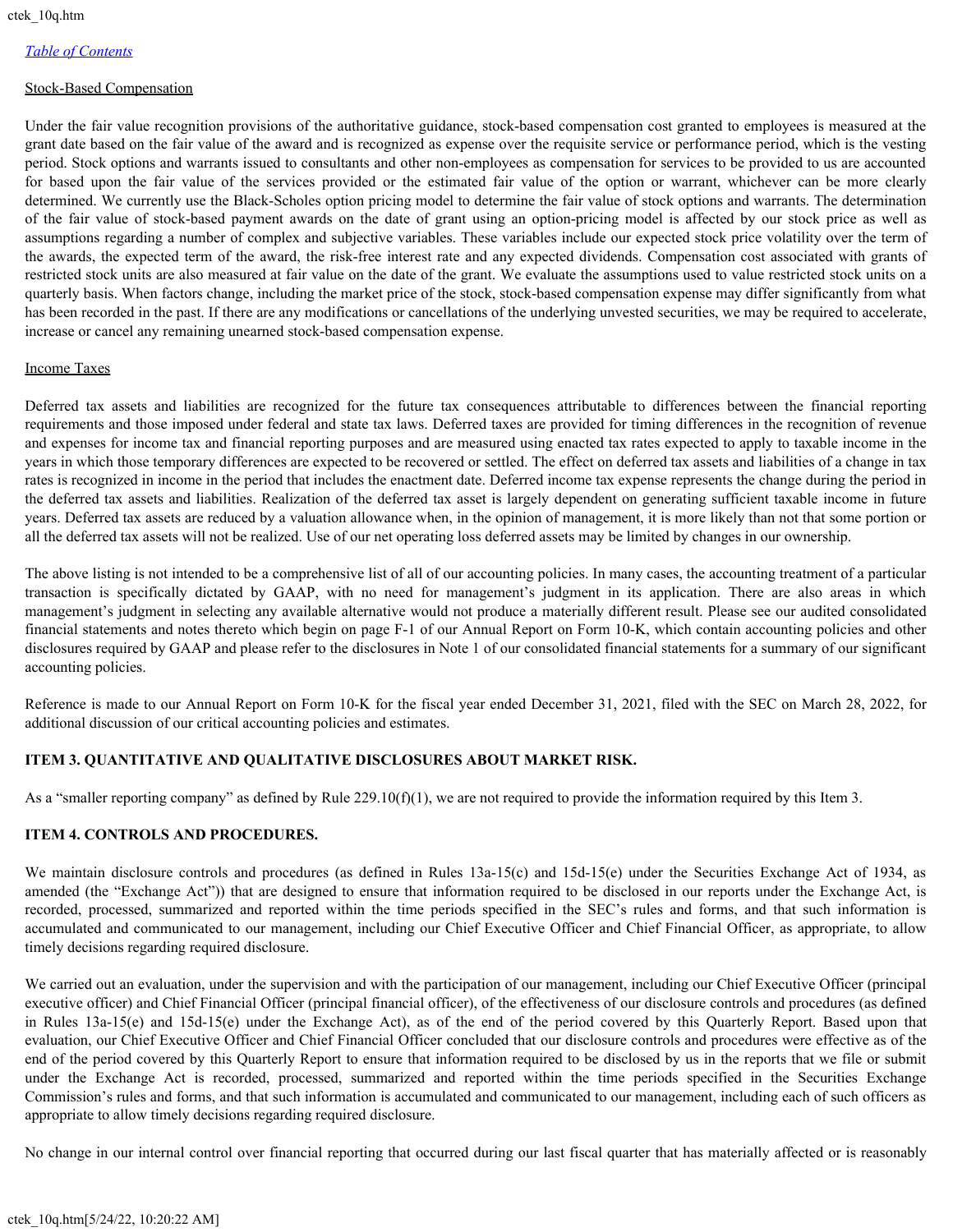likely to materially affect our internal control over financial reporting.

#### *[Table of Contents](#page-1-0)*

## <span id="page-24-0"></span>**PART II - OTHER INFORMATION**

#### <span id="page-24-1"></span>**ITEM 1A. RISK FACTORS.**

As of the date of this filing, except as set forth herein, there have been no material changes to the Risk Factors included in our Annual Report on Form 10-K for the fiscal year ended December 31, 2021, filed with the Commission on March 28, 2022 (the "2021 Form 10-K"). The Risk Factors set forth in the 2021 Form 10-K should be read carefully in connection with evaluating our business and in connection with the forward-looking statements contained in this Quarterly Report on Form 10-Q. Any of the risks described in the 2021 Form 10-K, could materially adversely affect our business, financial condition or future results and the actual outcome of matters as to which forward-looking statements are made. These are not the only risks we face. Additional risks and uncertainties not currently known to us or that we currently deem to be immaterial also may materially adversely affect our business, financial condition and/or operating results.

#### <span id="page-24-2"></span>**ITEM 6. EXHIBITS.**

| No.     | Item                                                                                                                               |
|---------|------------------------------------------------------------------------------------------------------------------------------------|
| 31.1    | Certification of the Chief Executive Officer pursuant to Rule 13a-14(a) and Rule 15d-14(a) of the Securities Exchange Act of 1934, |
|         | as amended. †                                                                                                                      |
| 31.2    | Certification of the Chief Financial Officer pursuant to Rule 13a-14(a) and Rule 15d-14(a) of the Securities Exchange Act of 1934, |
|         | as amended. †                                                                                                                      |
| 32.1    | Certification of the CEO and CFO pursuant to Rule 13a-14(b) and Rule 15d-14(b) of the Securities Exchange Act of 1934 and 18       |
|         | U.S.C. Section $1350.+$                                                                                                            |
| 101.INS | XBRL Instance Document*                                                                                                            |
| 101.SCH | XBRL Taxonomy Extension Schema Document*                                                                                           |
| 101.CAL | XBRL Taxonomy Extension Calculation Linkbase Document*                                                                             |
| 101.DEF | XBRL Taxonomy Extension Definition Linkbase Document*                                                                              |
| 101.LAB | XBRL Taxonomy Extension Label Linkbase Document*                                                                                   |
| 101.PRE | XBRL Taxonomy Extension Presentation Linkbase Document*                                                                            |

† Filed herewith.

+ Furnished herewith. In accordance with Item 601(b)(32)(ii) of Regulation S-K, this exhibit shall not be deemed "filed" for the purposes of Section 18 of the Securities and Exchange Act of 1934 or otherwise subject to the liability of that section, nor shall it be deemed incorporated by reference in any filing under the Securities Act of 1933 or the Securities Exchange Act of 1934.

Pursuant to Rule 406T of Regulation S-T, this XBRL information will not be deemed "filed" for the purpose of Section 18 of the Securities Exchange Act of 1934 or otherwise subject to the liability of that section, nor will it be deemed filed or made a part of a registration statement or prospectus for purposes of Sections 11 and 12 of the Securities Act of 1933, or otherwise subject to liability under those sections.

25

*[Table of Contents](#page-1-0)*

#### SIGNATURES

In accordance with the requirements of the Securities Exchange Act of 1934, the registrant caused this report to be signed on its behalf by the undersigned, thereunto duly authorized.

CYNERGISTEK, INC.

Date: May 16, 2022 By: /s/ Michael McMillan

Michael McMillan President and Chief Executive Officer (Principal Executive Officer)